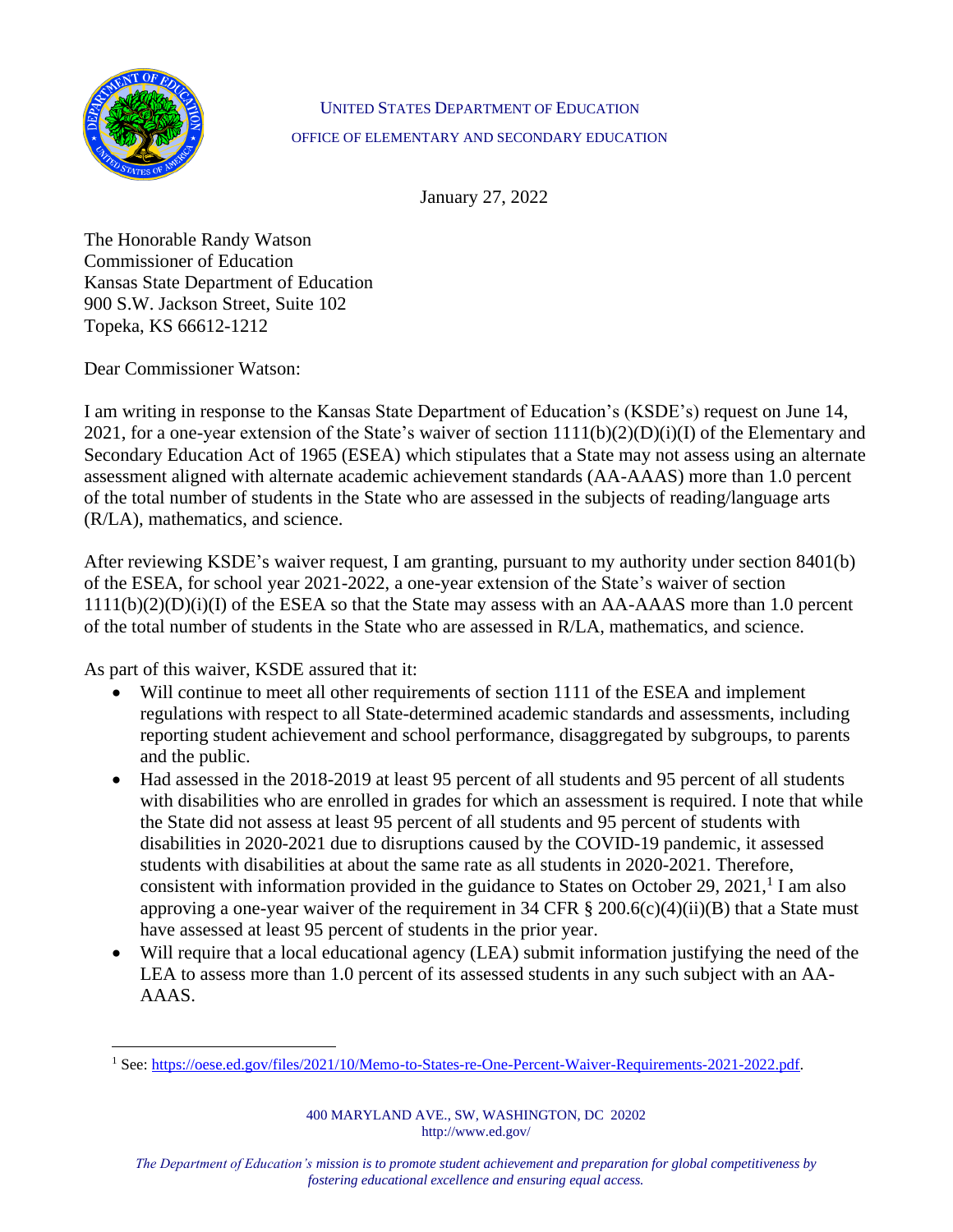Page 2 – The Honorable Randy Watson

- Will provide appropriate oversight of an LEA that is required to submit such information to the State.
- Will verify that each LEA that is required to submit such information to the State is following all State guidelines in 34 CFR  $\S$  200.6(d) – excluding (d)(6) and will address any subgroup disproportionality in the percentage of students taking an AA-AAAS.
- Will implement, consistent with the plan submitted in KSDE's waiver request, system improvements and will monitor future administrations of the AA-AAAS to avoid exceeding the 1.0 percent cap.

I want to remind you of the requirement in 34 CFR  $\S$  200.6(c)(3)(iv) that the State must make publicly available the information submitted by an LEA justifying the need of the LEA to assess more than 1.0 percent of its students on the AA-AAAS, provided that such information does not reveal personally identifiable information about an individual student. I also encourage you to make available your State's plan and timeline and your progress to date in reducing the percentage of students taking the AA-AAAS. I would also like to remind you that this waiver does not alleviate any of the State's obligations in meeting all of the requirements found in section  $612(a)(16)$  of the Individuals with Disabilities Education Act (IDEA) which address assessment participation, assessment accommodations, alternate assessments, and reporting for children with disabilities.

Given the workplan submitted by KSDE, I expect to see positive results of this plan in the 2021-2022 school year and beyond. I note that the rate of AA-AAAS participation has declined in your State; and I want to thank you for your continued efforts in achieving this. Future requests for an extension of this waiver will continue to expect both continued progress implementing your plan and progress in reducing the percentage of students taking the AA-AAAS in all tested subjects.

I appreciate the work you are doing to improve your schools and provide a high-quality education for your students. If you have any questions, please contact my staff at [ESEA.Assessment@ed.gov.](mailto:ESEA.Assessment@ed.gov)

Sincerely,

Jan Posella

Ian Rosenblum Deputy Assistant Secretary for Policy and Programs Delegated the Authority to Perform the Functions and Duties of the Assistant Secretary

cc: Beth Fultz – Assistant Director of Assessments, Career Standards and Assessment Services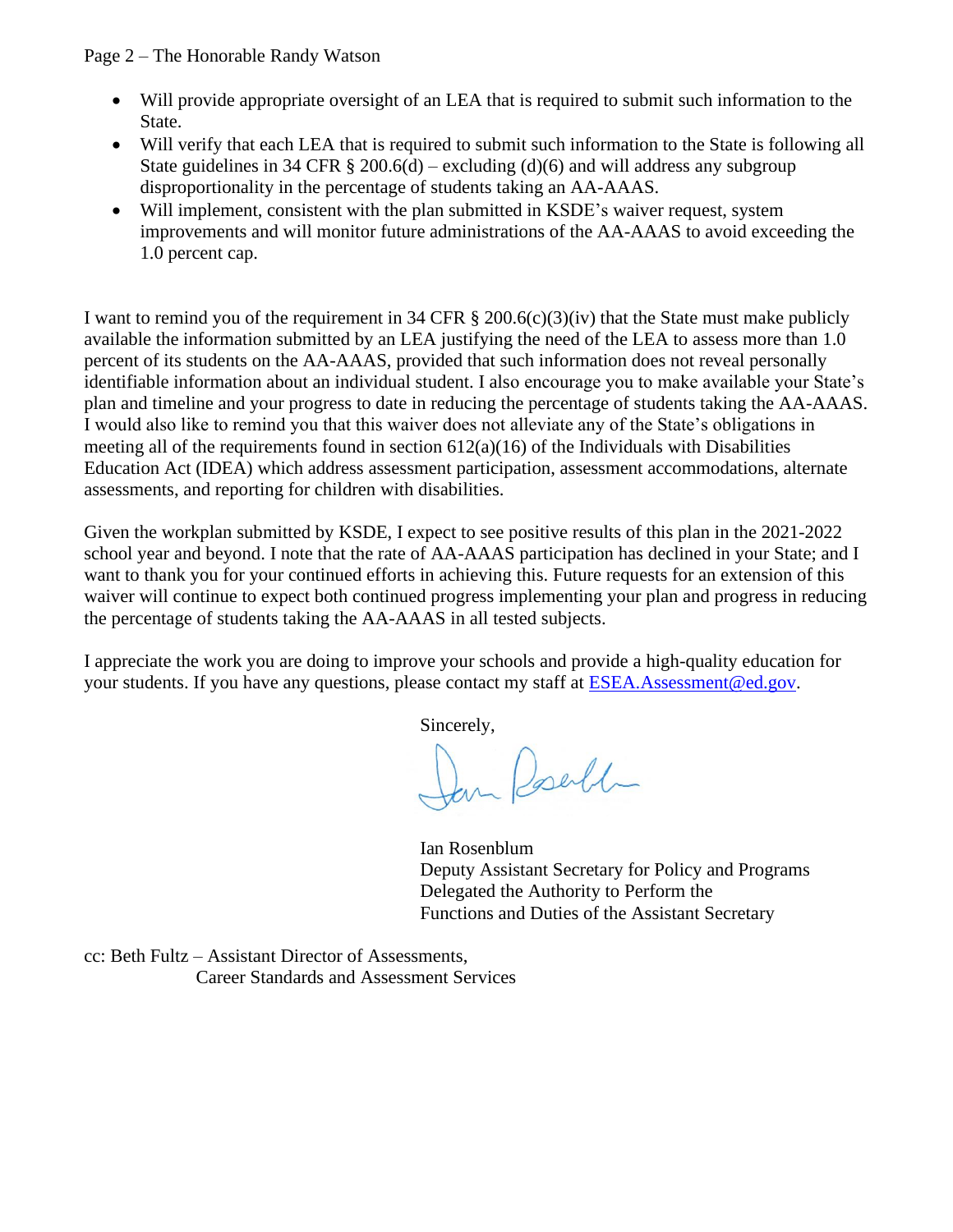

900 S.W. Jackson Street, Suite 102 Topeka, Kansas 66612-1212 (785) 296-3201 www.ksde.org

June 14, 2021

The Honorable Frank Brogan Assistant Secretary for Elementary and Secondary Education United States Department of Education 400 Maryland Ave. SW Washington, D.C. 20202

Dear Assistant Secretary Brogan:

Please find enclosed with this letter Kansas' waiver extension request pursuant to 34 C.F.R. §200.6 (c)(4). The submission of a waiver extension in accordance with 34 C.F.R. §200.6 (c)(4) is warranted for reading/language arts, mathematics, and science for the 2021-2022 school year.

For more information or questions on the attached waiver request for the 2021- 2022 school year AA-AAAS 1% participation requirement, please contact Beth Fultz, Assistant Director of Career Standards and Assessment Services for the Kansas State Department of Education at [bfultz@ksde.org](mailto:bfultz@ksde.org) or 785-296-2325.

Sincerely,

Beth Fultz Beth Fultz Assistant Director of Assessments Career Standards and Assessment Services Kansas Department of Education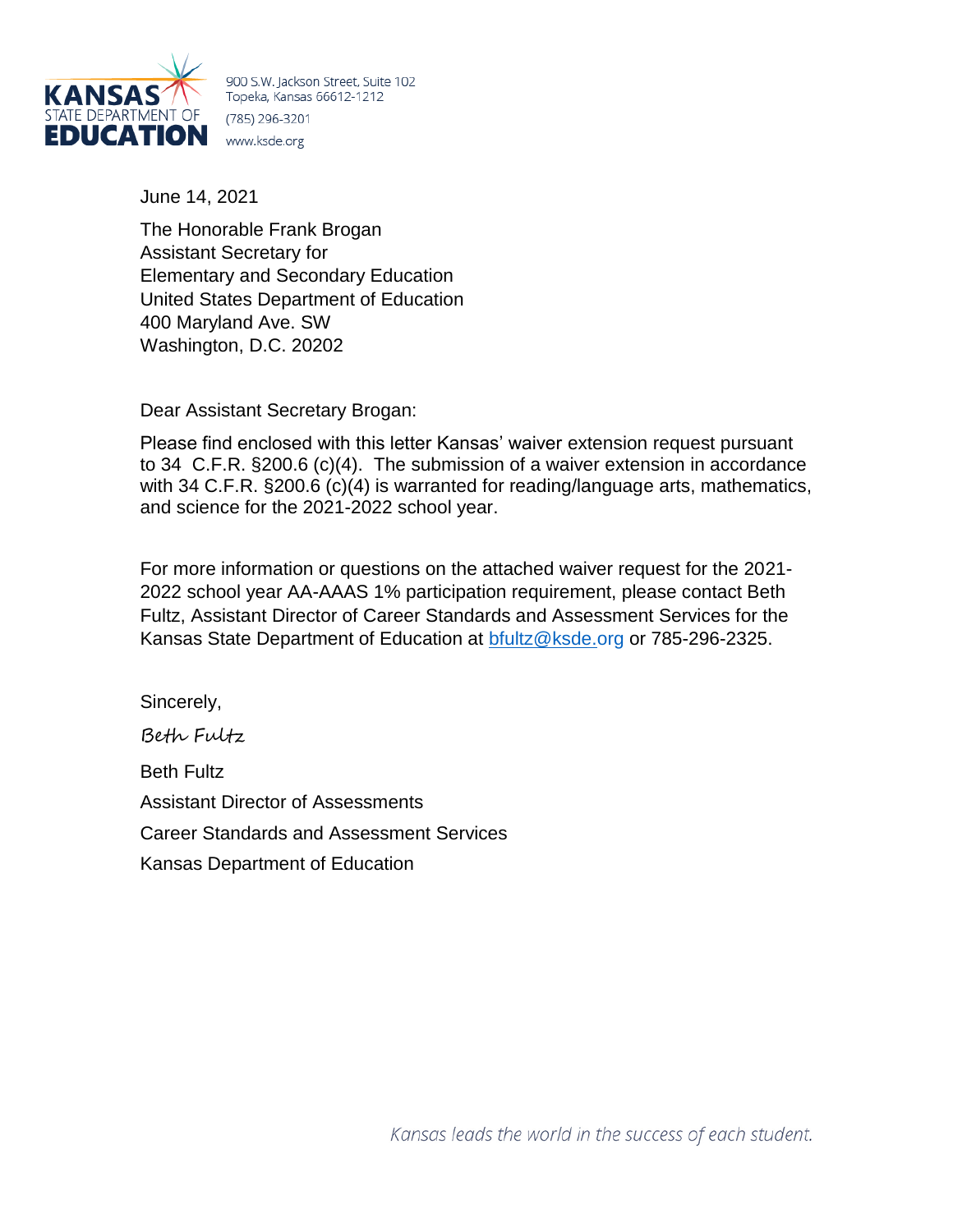Kansas State Department of Education AA-AAAS 1% Threshold Waiver Extension Request Pursuant to 34 C.F.R §200.6(c)(4) June 2021 (with updated data December 2021)





*Kansas leads the world in the success of each student.*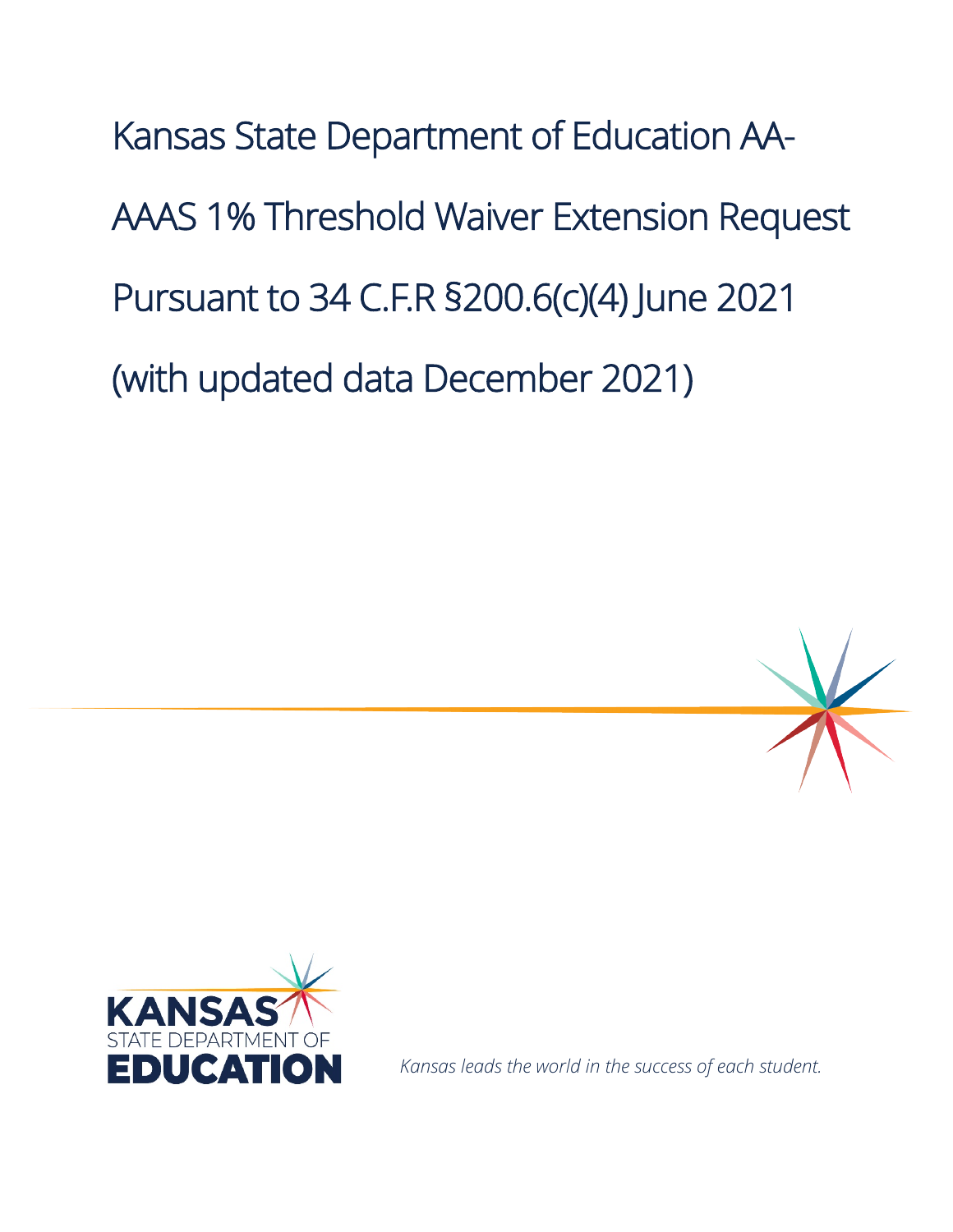

#### **MISSION**

To prepare Kansas students for lifelong success through rigorous, quality academic instruction, career training and character development according to each student's gifts and talents.

#### **VISION**

Kansas leads the world in the success of each student.

#### **MOTTO**

Kansans Can

#### **SUCCESS DEFINED**

A successful Kansas high school graduate has the

- · Academic preparation,
- · Cognitive preparation,
- · Technical skills,

· Employability skills and · Civic engagement

to be successful in postsecondary education, in the attainment of an industry recognized certification or in the workforce, without the need for remediation.

#### **OUTCOMES**

- · Social-emotional growth measured locally
- · Kindergarten readiness
- · Individual Plan of Study focused on career interest
- · High school graduation
- · Postsecondary success

900 S.W. Jackson Street, Suite 600 Topeka, Kansas 66612-1212 (785) 296-3203 www.ksde.org



**CHAIRMAN**<br>DISTRICT 9



lim Porter jporter@ksde.org



Melanie Haas mhaas@ksde.org

**LEGISLATIVE LIAISON DISTRICT 6** 



Dr. Deena Horst dhorst@ksde.org



jwaugh@ksde.org



**LEGISLATIVE LIAISON** 

**DISTRICT 7** 

Ben Jones

biones@ksde.org



 $\overline{\phantom{a}}$ 

Michelle Dombrosky amah@ksde.org mdombrosky@ksde.org





Ann E. Mah

**Betty Arnold** barnold@ksde.org



#### **KANSAS STATE DEPARTMENT OF EDUCATION**



**DEPUTY COMMISSIONER** Division ofFiscalandAdministrativeServices



The Kansas State Board of Education does not discriminate on the basis of race, color, national origin, sex, disability or age in its programs and activities<br>and provides equal access to any group officially affiliated wit been designated to handle inquiries regarding the nondiscrimination policies: KSDE General Counsel, Office of General Counsel, KSDE, Landon State Office Building, 900 S.W. Jackson, Suite 102, Topeka, KS 66612, (785) 296-3201.

JAN. 2021



9

Jean Clifford jclifford@ksde.org

**DISTRICT 10** 



lim McNiece imcniece@ksde.org

**DEPUTY COMMISSIONER** 

Dr. Brad Neuenswander

Division of Learning Servic











10

6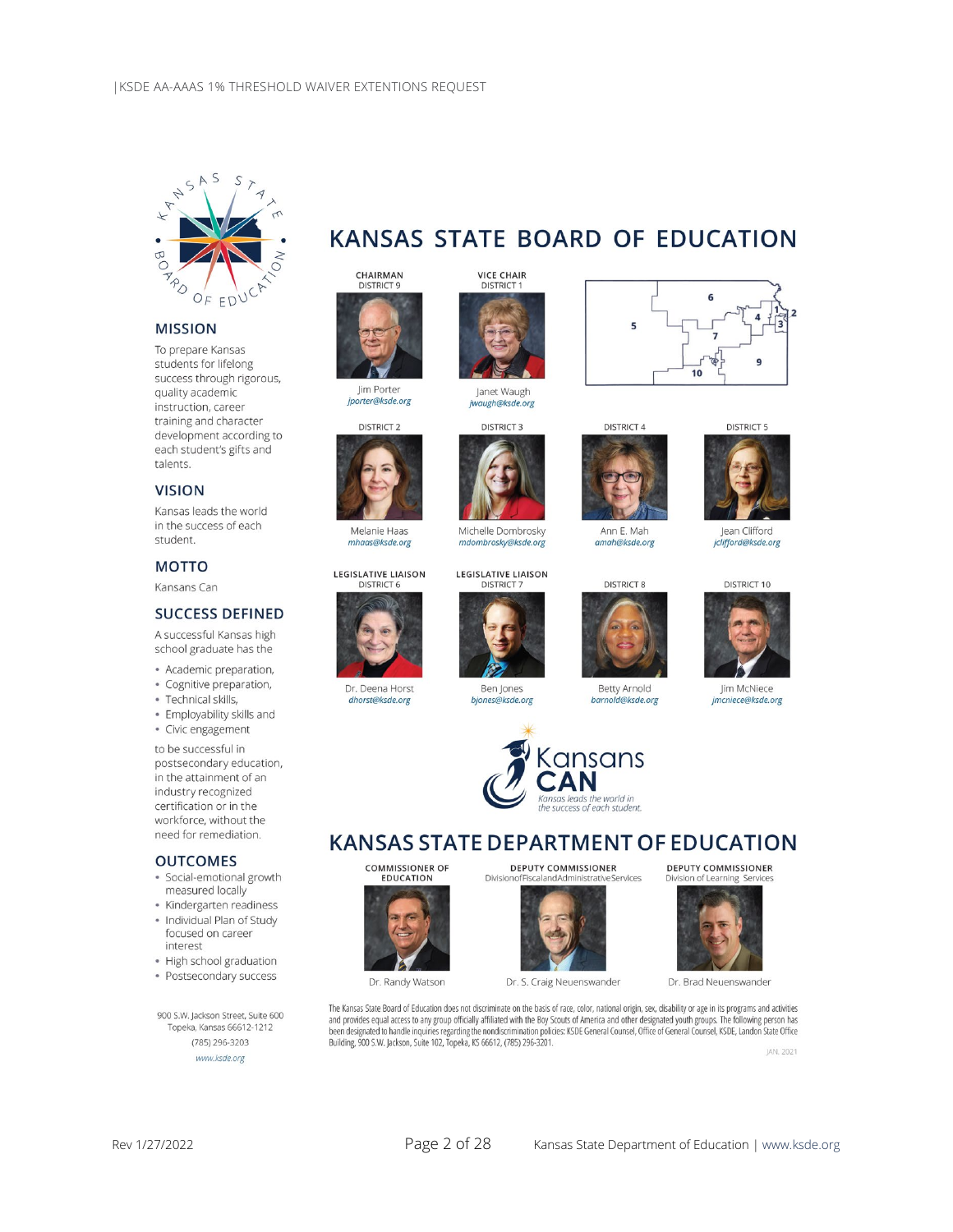### KSDE AA-AAAS 1% Threshold Waiver Extension Request

#### **Table of Contents**

| State-Level Data showing 95% participation overall and for students with disabilities subgroup6                  |  |
|------------------------------------------------------------------------------------------------------------------|--|
|                                                                                                                  |  |
|                                                                                                                  |  |
| Plan and timeline for improving the implementation of participation guidelines (and possibly revising definition |  |
|                                                                                                                  |  |
| Plan and timeline for taking steps to support and provide appropriate oversight to districts anticipated to      |  |
| Plan and timeline for addressing any disproportionality in percentage of students taking the AA-AAAS11           |  |
|                                                                                                                  |  |
|                                                                                                                  |  |
|                                                                                                                  |  |
|                                                                                                                  |  |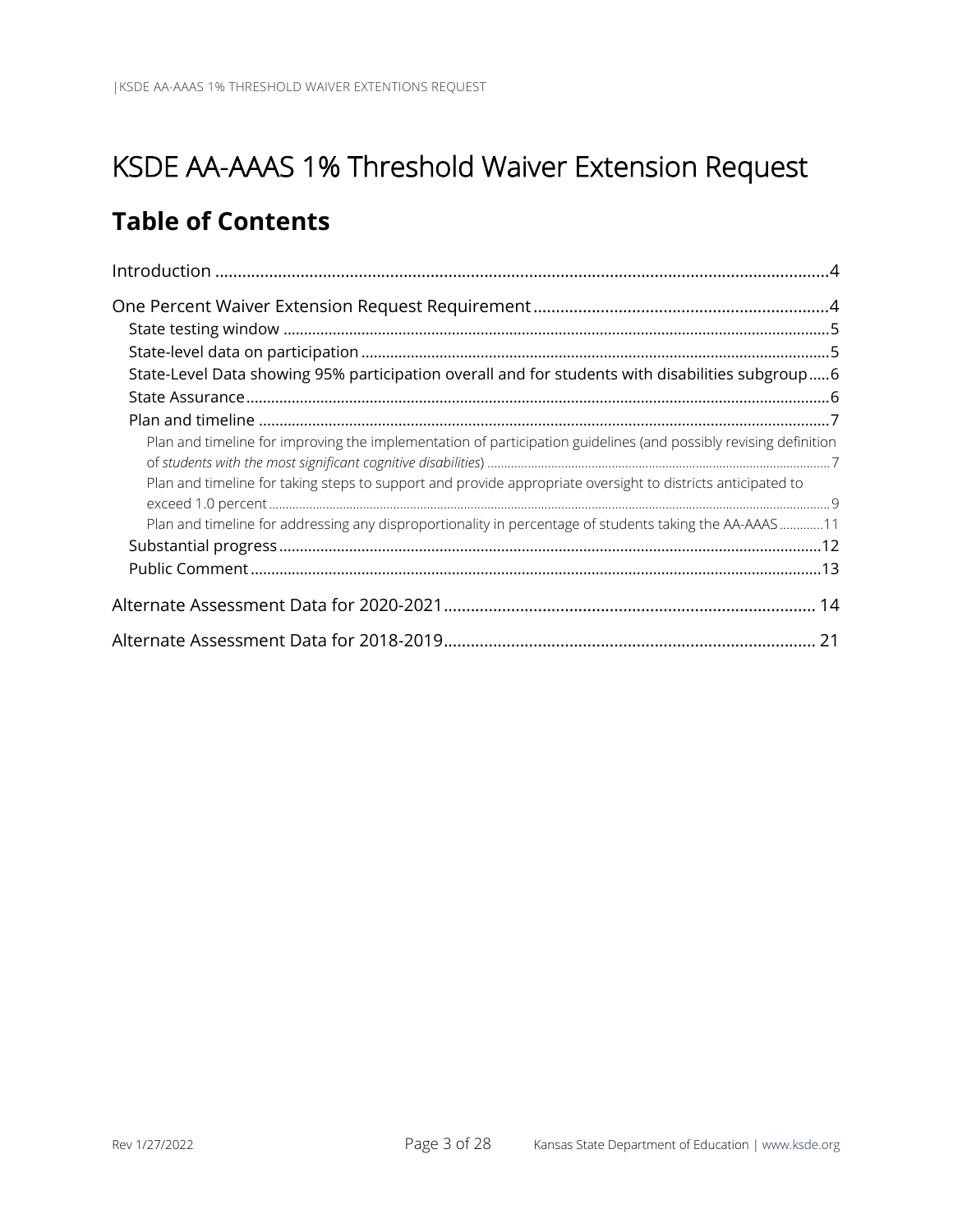# <span id="page-6-0"></span>**Introduction**

Pursuant to 34 C.F.R. 200.6(c)(4), the Kansas State Department of Education (KSDE) is seeking a waiver extension of 34 C.F.R. 200.6(c)(2) for the 2021-2022 school year from the Secretary for the United States Department of Education. This regulation limits the total number of students assessed in a subject area using an alternate assessment to no more than 1.0 percent of the total number of students assessed in the state.

KSDE has adopted alternate academic achievement standards for students with the most significant cognitive disabilities and measures the achievement of those standards with an alternate assessment aligned with alternate academic achievement standards (AA-AAAS). Federal regulation 34 C.F.R. 200.6(c)(2) requires that, for each subject for which assessments are administered, the total number of students assessed in that subject using an AA-AAAS may not exceed 1.0 percent of the total number of students in the State who are assessed in that subject.

# <span id="page-6-1"></span>**One Percent Waiver Extension Request Requirement**

Requirements for submitting a request to extend a waiver for an additional year are included in 200.6(c)(4)(v). Specifically, the state is to meet the requirements of 200.6(c)(4)(i)-(iv), as well as, show substantial progress toward the achievement of each component of the previous year's plan and timeline. The KSDE received notification on August 7, 2020 that the United States Department of Education had granted Kansas a waiver of section 111(b)(2)(D)(i)(I) of the ESEA, allowing the State to assess more than 1.0 percent of the total number of students assessed in reading/language arts, mathematics, and science on the AA-AAAS for 2020-2021.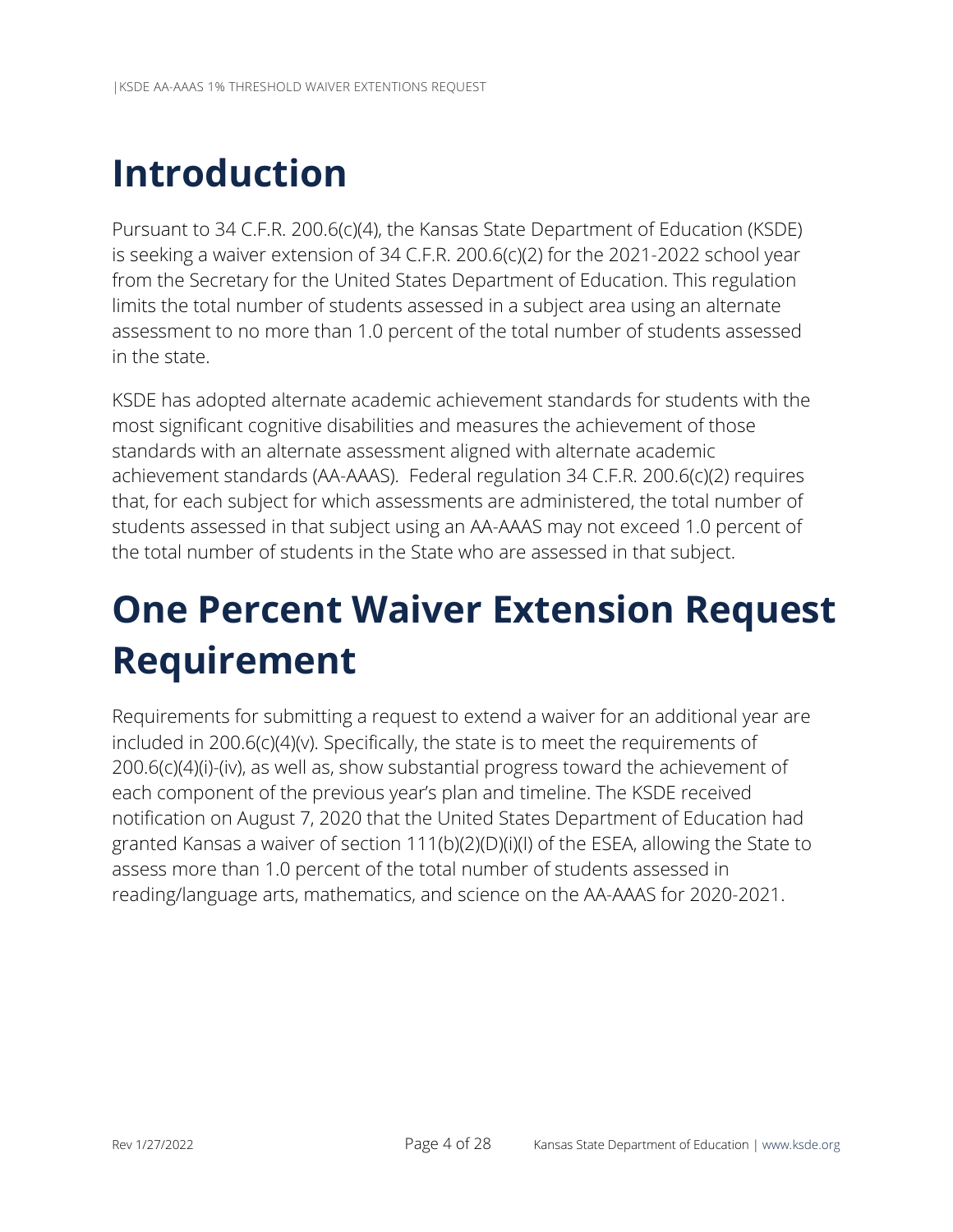### <span id="page-7-0"></span>**State testing window**

KSDE is submitting a waiver extension request to the U.S. Department of Education at least 90 days prior to the start of Kansas' instructionally embedded testing window for its alternate assessment in reading/language arts, math and science as we anticipate the possibility of being over 1.0 percent. Kansas participates in the Dynamic Learning Maps (DLM) instructionally embedded assessment. Reading/language arts and mathematics assessments consist of two instructionally embedded test windows. Kansas' instructionally embedded assessment for reading/language arts and mathematics has a fall test window (September 13, 2021 – December 17, 2021) and a spring test window (February 7, 2022 – May 6, 2022). The science assessment is a summative assessment administered during the spring test window (February 7, 2022 – May 6, 2022).

### <span id="page-7-1"></span>**State-level data on participation**

The Kansas State Department of Education requested waivers of accountability, school identification, and related reporting requirements under the Elementary and Secondary Education Act of 1965 (ESEA): Title I, Sections 1111(c)(4) and (d)(2)(C)-(D), and 1111(h) related to accountability, school identification and reporting from the 2020-2021 school year. This includes the requirements that a State measure progress toward long-term goals and measurements of interim progress; meaningfully differentiate, on an annual basis, all public schools, including by adjusting the Academic Achievement indicator based on a participation rate below 95 percent for the 2020- 2021 school year. Kansas still required all districts to test all in-person students on the annual state assessment in Spring of 2021. We also expected the LEAs to continue their local assessments and use all of these data sources to help drive instruction in closing student learning gaps. The KSDE will continue to collect state assessment participation and results data and report what information we have available on our public reporting site.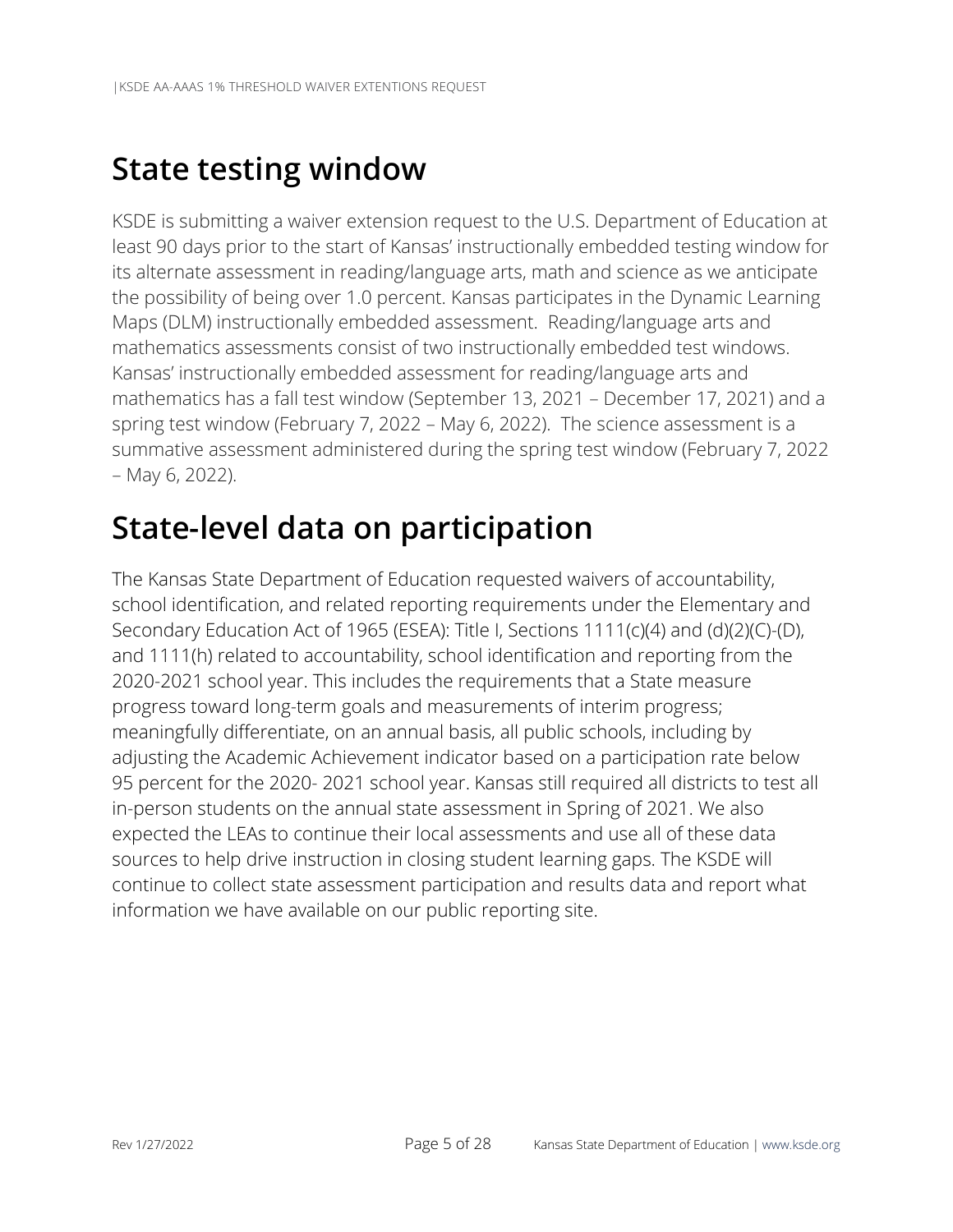## <span id="page-8-0"></span>**State-Level Data showing 95% participation overall and for students with disabilities subgroup**

Kansas expects all students enrolled in public K-12 schools take assessments with accommodations, without accommodations, or with an alternate assessment in Grades 3-8 and high school. Kansas follows the federal participation requirement and, to date has met or exceeded the federal guidelines set at 95%. The KSDE received an accountability and assessment waiver for the 2019-2020 assessments. The KSDE requested an accountability waiver for the 2020-2021 school year. Due to the state assessment window still being open when the wavier extension needed to be out for public comment, no participation data is included at this time. The KSDE will submit participation data once it is available.

### <span id="page-8-1"></span>**State Assurance**

By submitting this request, the Kansas State Department of Education assures that it has verified that each LEA that the state anticipated would assess more than 1.0 percent of its assessed students in a subject using the AA-AAAS followed the state's participation guidelines; and addressed any disproportionality in the students taking the AA-AAAS. Due to assessments being canceled during the 2019-2020 school year, LEAs only completed assurances during the 2020-2021 school year. No justifications were completed due to having no assessment data to report. The KSDE collected assurances from 142 districts that anticipated testing over 1.0 percent of their students on the DLM during the 2020- 2021 school year. Justifications and assurances are posted at [http://www.ksde.org/Default.aspx?tabid=567.](http://www.ksde.org/Default.aspx?tabid=567)

The KSDE will provide LEAs data on disability categories taking the DLM, risk ratio data by subgroup (disproportionality), and percentage of students performing at target or advanced. This data will be provided by subject. Districts will be requested to use this data to complete their 2020-2021 alternate assessment justifications in December 2021. If a LEA has a risk ratio of greater than 3.0, they will be required to explain how they will address the disproportionality.

Assurances are included in the justifications. LEAs that anticipate testing over 1.0 percent of their students on the DLM for the 2021-2022 school year are required to complete DLM assurances.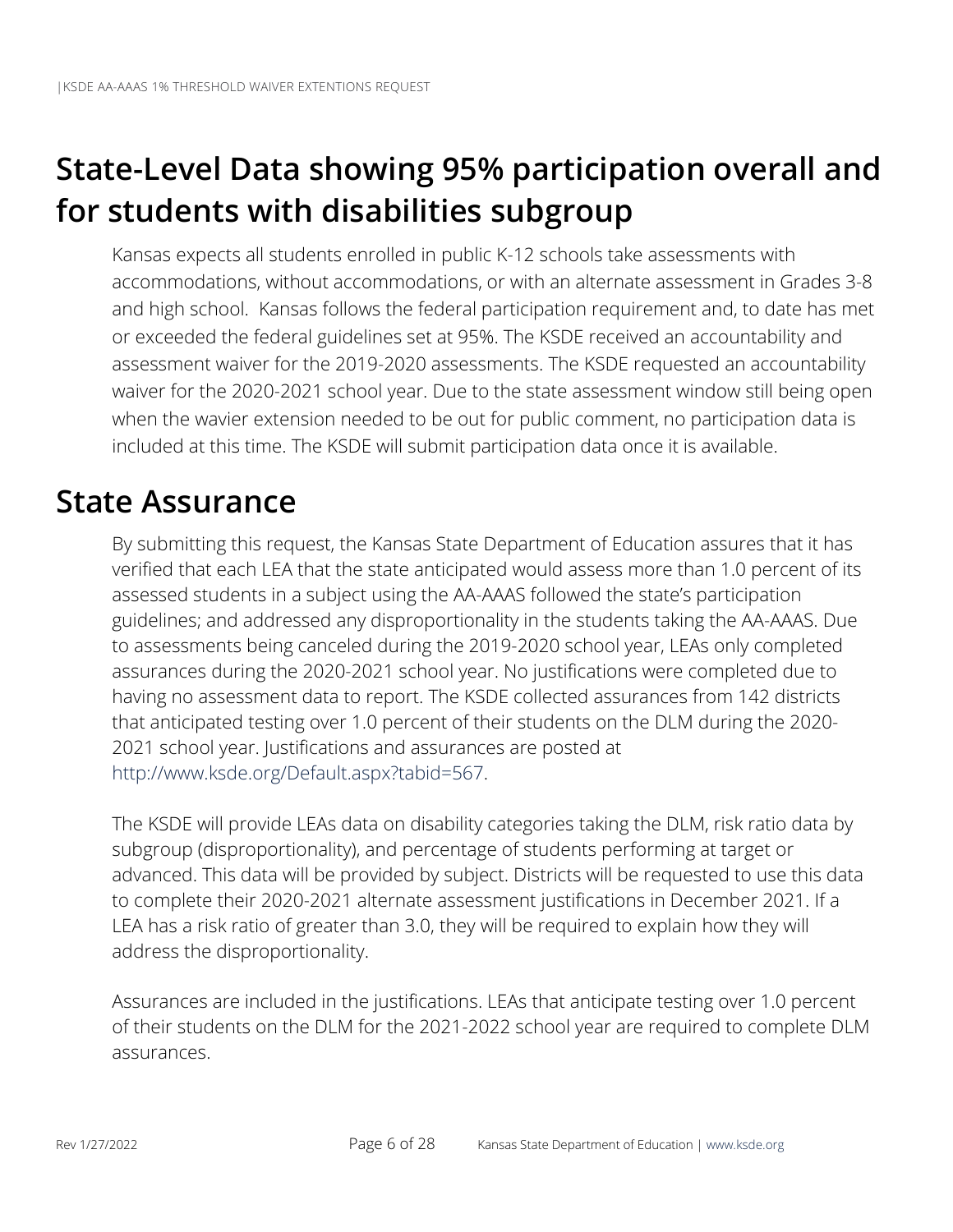The LEA must submit assurances for each of the following five items:

- 1. Individualized Education Program (IEP) teams have correctly identified students with the Most Significant Cognitive Disability. [http://www.ksde.org/Default.aspx?tabid=887.](http://www.ksde.org/Default.aspx?tabid=887)
- 2. The district has measured the achievement of, at least 95% of all students, including students with disabilities in tested grades.
- 3. Students who will be participating in an alternate assessment receive instruction aligned to the alternate academic achievement standards, the Essential Elements. [https://dynamiclearningmaps.org/erp\\_ie/ks-ela](https://dynamiclearningmaps.org/erp_ie/ks-ela)  [https://dynamiclearningmaps.org/sci\\_resources](https://dynamiclearningmaps.org/sci_resources)
- 4. Parents are informed of their child's participation in an alternate assessment and the implications of participating.
- 5. The district addressed any disproportionality in the percentage of students in any subgroup taking the alternate assessment.

Outlined below is a summary of the State Plan and Timeline activities included in the 2020 KSDE waiver extension request with a description of how each activity was completed.

### <span id="page-9-0"></span>**Plan and timeline**

## <span id="page-9-1"></span>Plan and timeline for improving the implementation of participation guidelines (and possibly revising definition of *students with the most significant cognitive disabilities*)

The goal of this waiver component is to ensure each student eligible to take a Kansas State Assessment, is administered the appropriate form of the assessment. The KSDEs plan and waiver request outlined several key strategies and action steps toward reaching this goal: revising the state's participation guidelines to emphasize distinct criterion; revising the state-adopted definition of students with the most significant cognitive disabilities in the state; providing training, tools, and technical assistance to improve the implementation of the state's participation guidelines; and leveraging the concept of least dangerous assumption with the field.

The KSDE updated the *DLM participation guidelines*, *Kansas Alternate Assessment Flow Chart*, and *Rubric for Determining Participation on the Kansas Alternate Assessment (DLM)*. The KSDE also created *IEP Team Resource: Making Decisions about Participation in the Alternate*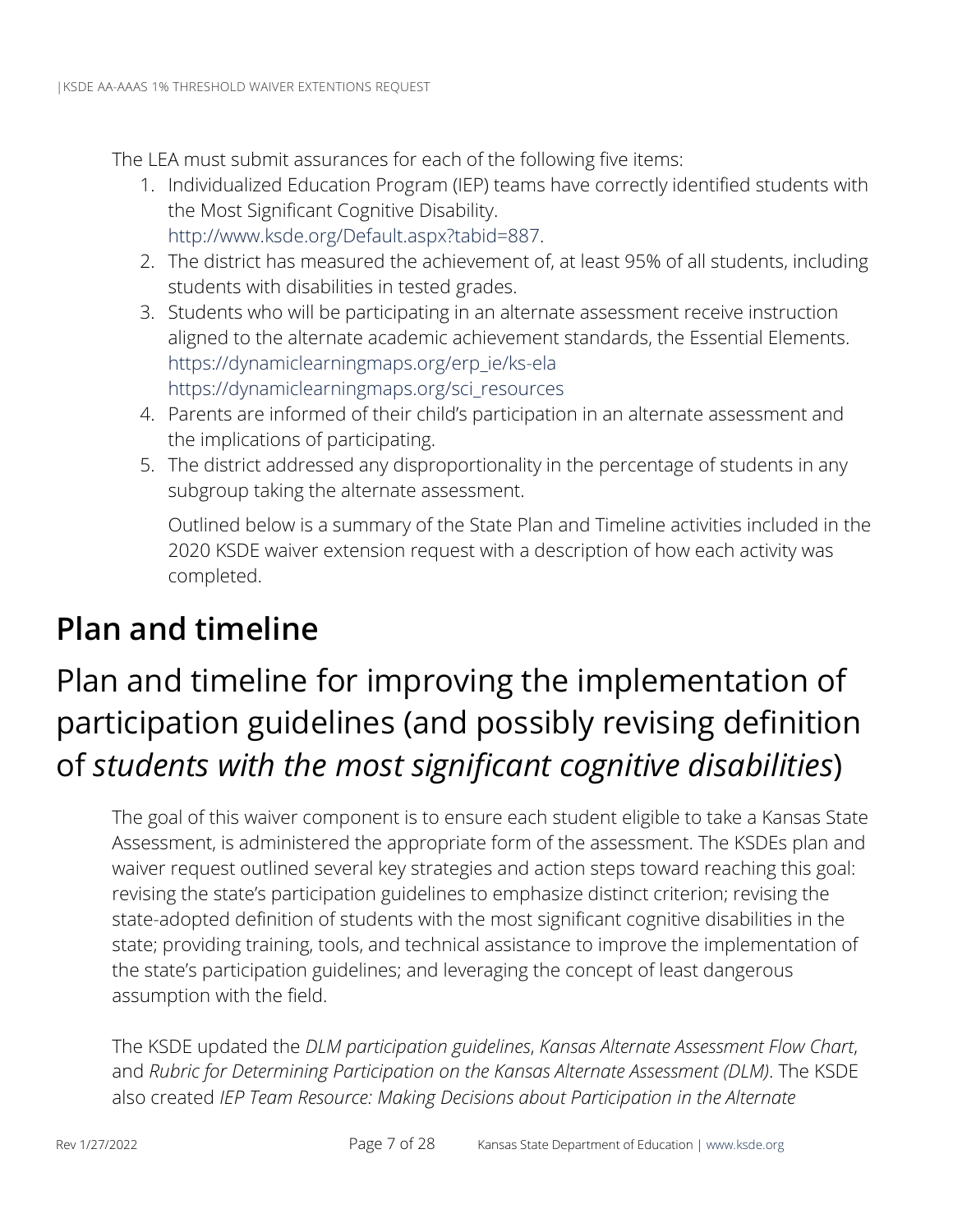*Assessment* based on the *NCEO Tool 10 IEP Team Resources: Making Decisions about Participation in the Alternate Assessment*. Beginning with the 2021-2022 school year, the *DLM participation guidelines* will have *five* criteria that all have to be "yes" for a student to participate in the DLM. The criteria for parent/legal education decision-maker notification were added. The *Alternate Assessment Notification* fact sheet was also created in winter 2021and shared with the field to assist IEP teams in communicating clearly the necessary information with parents and legal decision-makers. The language for criteria one and two on the *DLM participation guidelines* emphasizes using assessment data to support a most significant cognitive disability and significant deficits in adaptive behavior. A column was added for the IEP team to include supporting evidence for each criterion. These documents are located at [http://www.ksde.org/Default.aspx?tabid=887.](http://www.ksde.org/Default.aspx?tabid=887)

DLM Participation Guidelines criteria

- 1. The student has a most significant cognitive disability (intellectual disability).
- 2. The student has significant deficits in adaptive behavior.
- 3. The student is primarily being instructed (or taught) using the Dynamic Learning Maps Essential Elements as content standards.
- 4. The student requires extensive direct individualized instruction and substantial supports to achieve measurable gains in all grade-and age-appropriate curriculum.
- 5. Parent/legal education decision-maker notification.

The KSDE shared the updated participation guidelines through the following activities:

- April 9, 2021 Directors Webinar
- April 15, 2021 DLM webinar
- May 5, 2021 Curriculum, Instruction, and Assessment Leaders meeting
- Upcoming July KSDE Leadership Conference

The KSDE consultants presented a breakout session at the 2020 KSDE Leadership Conference titled: Assessments and Accommodations. The updated resources and PowerPoint presentation were shared on directors, superintendents, principals, curriculum leaders, and test coordinators listservs on August 6th.

The KSDE staff participated in the CCSSO-SCASS and meetings sponsored by the Department to inform state-level policies, practices, and procedures in relation to the state-level 1.0 percent requirement and identifying enhancements or additions to the technical assistance and tools provided to LEAs in the state. Staff attended all CCSSO-ASES meetings during the 2020-2021school year. Staff has participated in the biweekly 1% CoP calls and the PLGs hosted by NCEO and the TIES Center.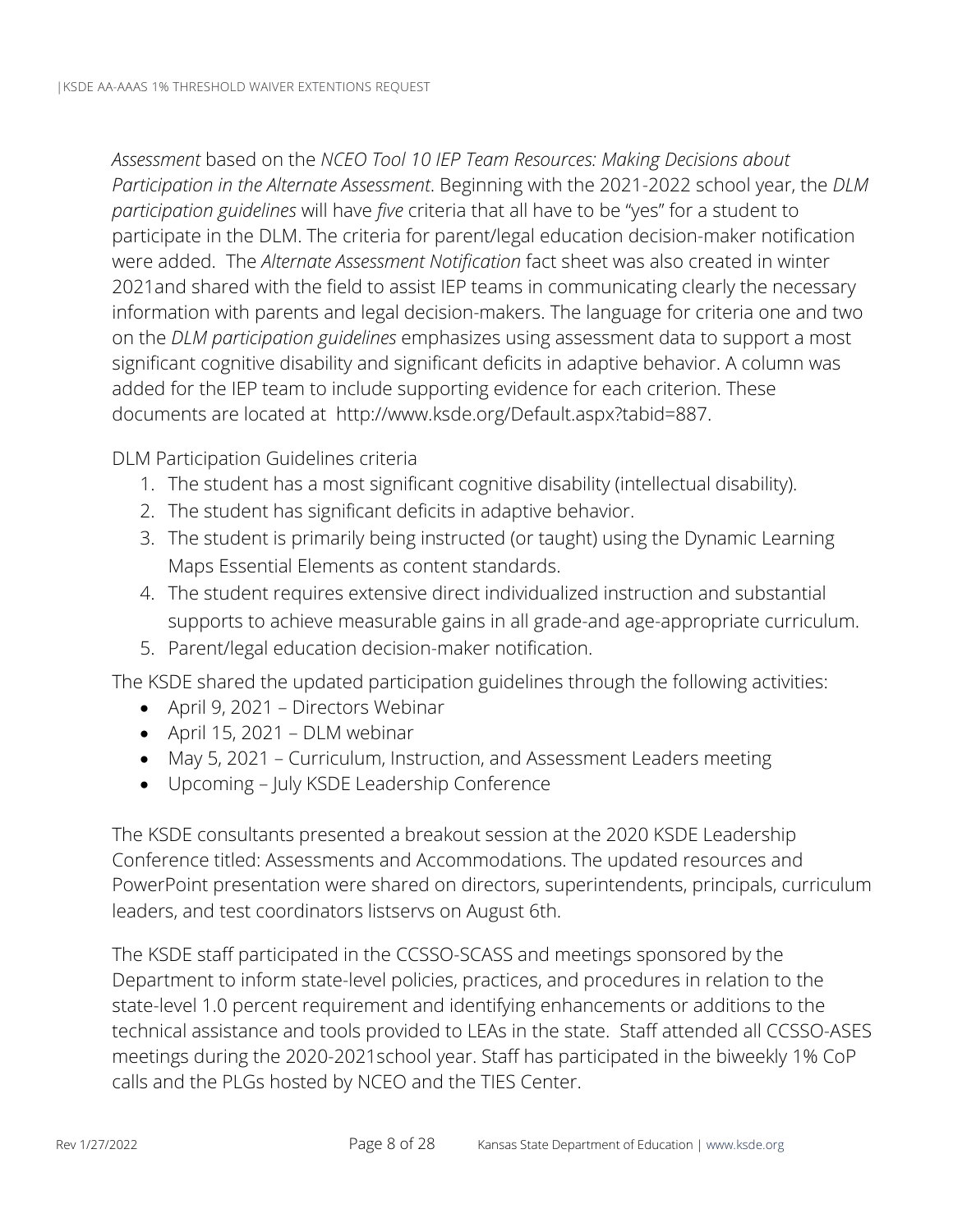The KSDE consultants provided technical support and training to teachers and administrators throughout the school year.

- Six DLM webinars August 27, 2020; September 17, 2020; October 15, 2020; December 3, 2020; February 4, 2021; and April 15,2021. The webinar recordings and materials are available at [http://www.ksde.org/Default.aspx?tabid=887e](http://www.ksde.org/Default.aspx?tabid=887)
- Seven Directors Webinars addressing DLM and accommodations August 14, 2020; September 25, 2020; October 30, 2020- accommodations; December 11, 2020; January 18, 2021 – accommodations; February 19, 2021; and April 9,2021
- Five District Test Coordinators virtual calls addressing DLM and accommodations– October 6, 2020; November 3, 2020; December 1, 2020; March 2, 2021; and April 4, 2021
- Four districts/special educational cooperatives reached out for additional training/support that was provided through Zoom webinars.

## <span id="page-11-0"></span>Plan and timeline for taking steps to support and provide appropriate oversight to districts anticipated to exceed 1.0 percent

The KSDE took additional steps to support and provide appropriate oversight to LEAs that tested more than 1.0 percent of students with AA-AAAS, had a high number/percentage of red flags, and/or increasing trend in the number/percentage of students taking the AA-AAAS over the previous 3 years to ensure only students with a most significant cognitive disability take the AA-AAAS.

The KSDE implemented a tiered system of technical support for the 1.0 percent in October 2020. Ten districts were assigned targeted technical assistance and nine districts were assigned intensive technical assistance. All districts have access to universal supports. Each assigned district had a 1.0 percent technical assistance lead from KSDE. Due to restrictions from COVID 19, all training and supports were provided through Zoom. These districts were provided a checklist listing the required steps for targeted technical assistance or intensive technical assistance. Six of the nineteen districts requested more flexibility to allow them to finish part of the requirements in the fall. The KSDE will be identifying additional districts for targeted and intensive technical assistance in the fall of 2021.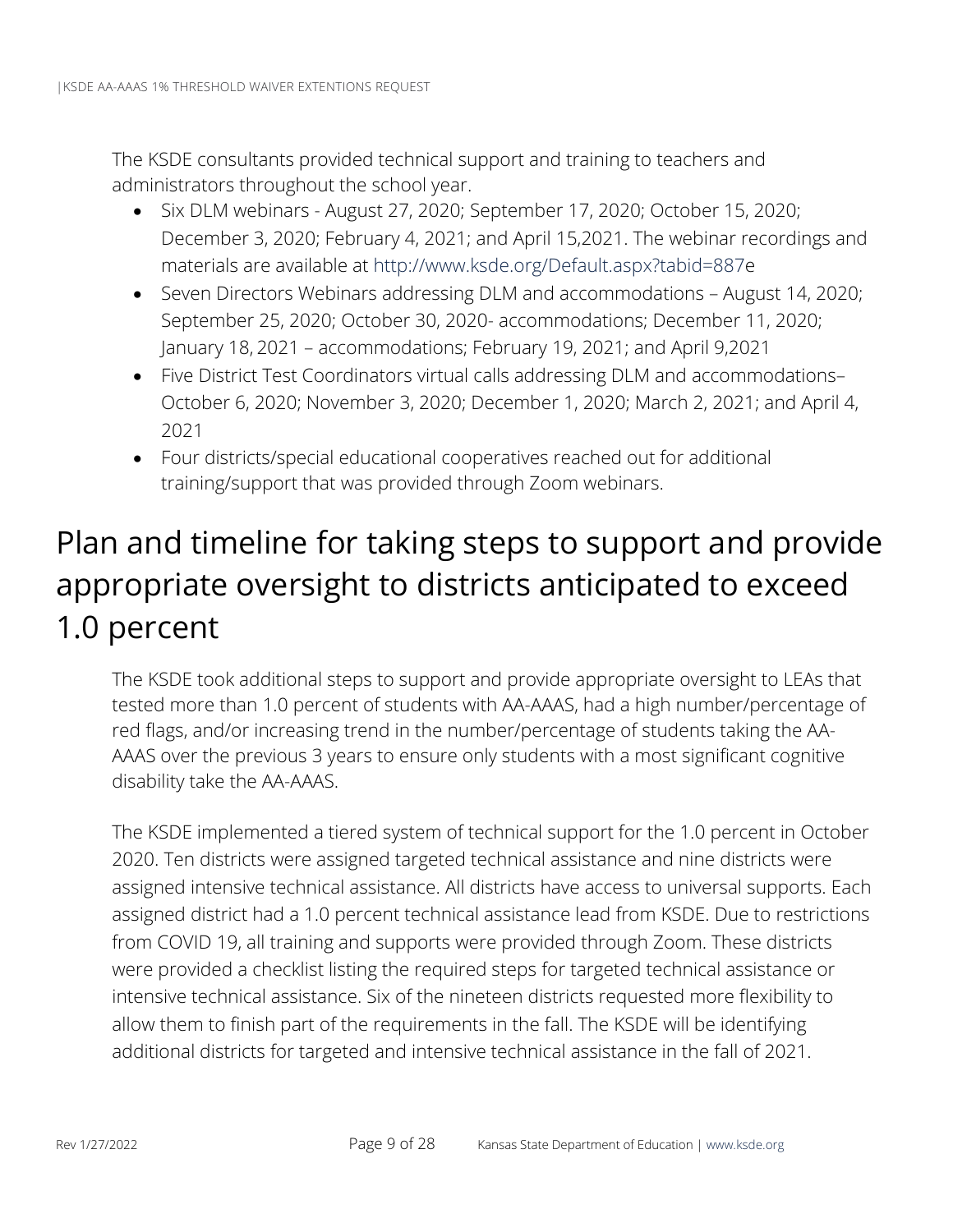The three levels of technical support are listed below.

- Universal online training and tools are available (recorded DLM training module, student information sheets); justifications and assurances are required; individual recommendations are provided to LEA on request
- Targeted Technical Assistance appropriate local staff are required to watch the DLM training module; review of what the district's data shows; Student Information Sheets completed and submitted to KSDE to be used as part of the district data dive; development of a plan to assist the district in identifying the correct students for the DLM; possible DLM test observations completed by KSDE staff – canceled due to COVID 19; justifications and assurances are required
- Intensive Technical Assistance appropriate local staff required to watch the DLM training module; review of what the district's data shows; Student Information Sheets completed and submitted to KSDE to be used as part of the district data dive; development of a plan to assist the district in identifying the correct students for the DLM; onsite folder review by KSDE staff during DLM test observationscancelled due to COVID 19; justifications and assurances are required

The KSDE sent a letter to LEAs on January 7, 2020, advising them to review their 2018-2019 DLM participation data available in the KSDE Authenticated Application- Kansas Integrated Accountability System (KIAS). If the percentage of students taking the DLM exceeded 1.0 percent in any subject area, the LEA completed assurances for the 2020-2021 school year. No justifications were completed due to no new assessment data for the 2019-2020 school year. In December 2021, the KSDE will send a letter to LEAs advising them to review their 2020-2021 DLM participation data on KIAS and complete justifications and assurances if they tested over 1.0 percent of students on the DLM in any subject.

The KSDE provides districts with data displays located within the KIAS. For each subject, districts are provided the percentage of students who took the DLM, the number of students in each disability category that took the DLM, the percentage of students that performed at target or advanced, and subgroup data that includes risk ratios for disproportionality. Districts are encouraged to use this data to complete the DLM justification. Districts are also asked if their LEA needs further guidance in one of several areas.

The KSDE staff will assess each district's justification and respond, as necessary via email or phone call. KSDE makes these justifications publicly available, provided that such information doesn't reveal personally identifiable information about an individual student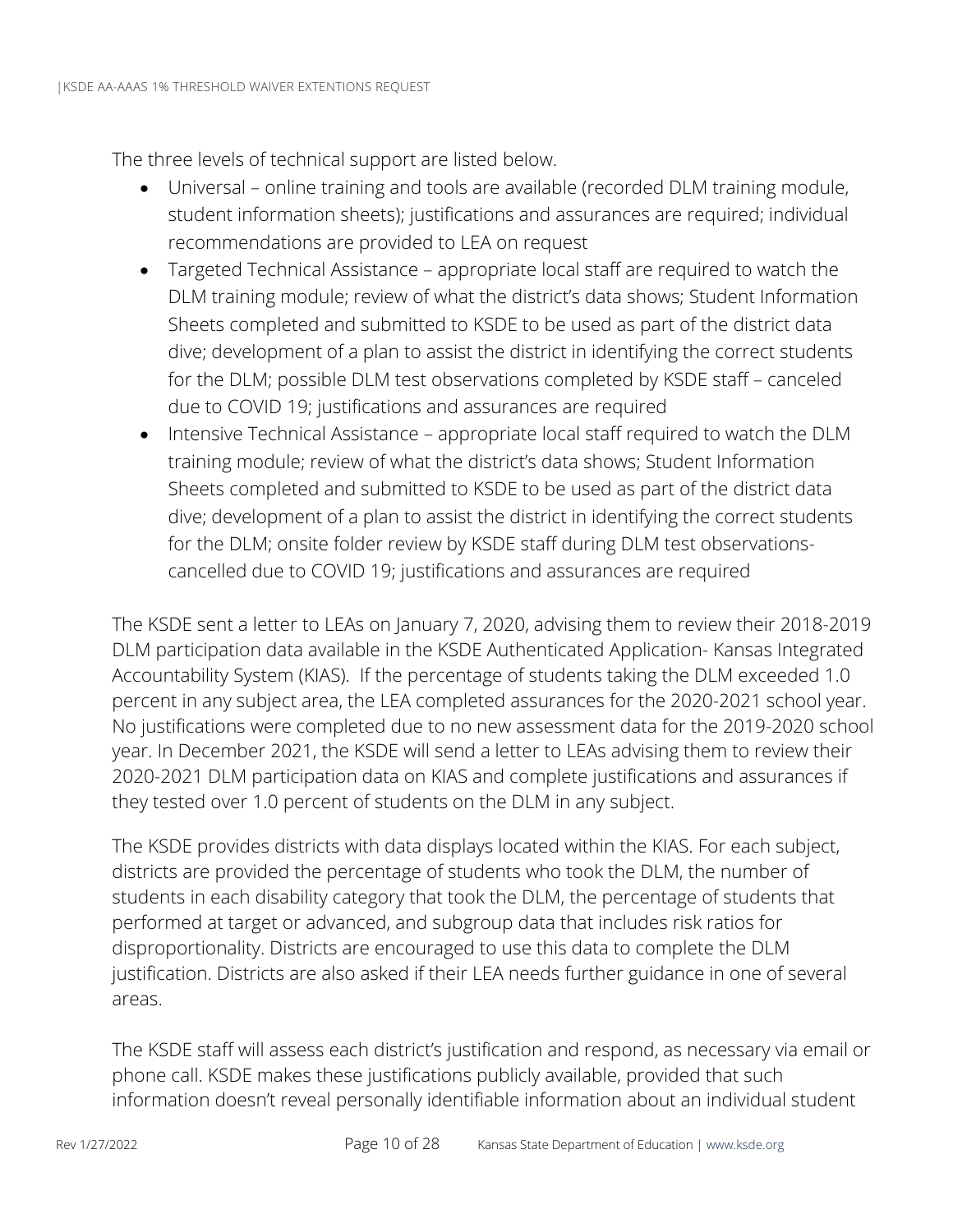as is required by 34 CFR 200.6(c)(3)(ii) and (iv). Previous years' justifications and assurances are publicly available online at [http://www.ksde.org/Default.aspx?tabid=567.](http://www.ksde.org/Default.aspx?tabid=567)

The KSDE created a customized data display template similar to the one developed during the NCEO Peer Learning Group meetings. The data provides KSDE with three years of data on AA-AAAS for each district in Kansas. The KSDE uses this data to flag districts that may be using practices that result in students taking an inappropriate form of Kansas State assessment in reading/language arts and/or mathematics.

The KSDE staff analyzes variables from the DLM First Contact Survey and score report information for students who take the DLM. Identified variables included disability categories that are not usually associated with students with a most significant cognitive disability (SLP, SLD, and ED), instructional setting, reading levels with comprehension, writing skills, computation skills, and performance level on the assessments. Superintendents, special education directors, and district test coordinators were emailed a letter last spring indicating the number of students that were identified with potential red flags based on the DLM First Contact Survey. The assessment performance level was not available for the 2019-2020 school year. Specific student information was then shared on request over the phone and through encrypted email.

KSDE staff utilized this data analysis to:

- 1. Make personal contact with LEAs whose data reflect a significant number of variables that showed potential red flags.
- 2. Verify that LEAs are using the most up-to-date DLM participation guidelines, Least Dangerous Assumption, and maximizing available accommodations for the general assessment. Additional training was provided to staff in LEAs upon request.
- 3. Provide technical support to 10 districts who were assigned targeted technical support and 9 districts who were assigned intensive technical support due to exceeding the 1.0 percent threshold, having high rates of potential red flags, and having a 3-year trend that was increasing.
- 4. The KSDE plans to complete DLM test observations in both the fall and spring test window in districts identified for technical assistance.

The KSDE will continue to analyze these variables and share them with districts.

## <span id="page-13-0"></span>Plan and timeline for addressing any disproportionality in percentage of students taking the AA-AAAS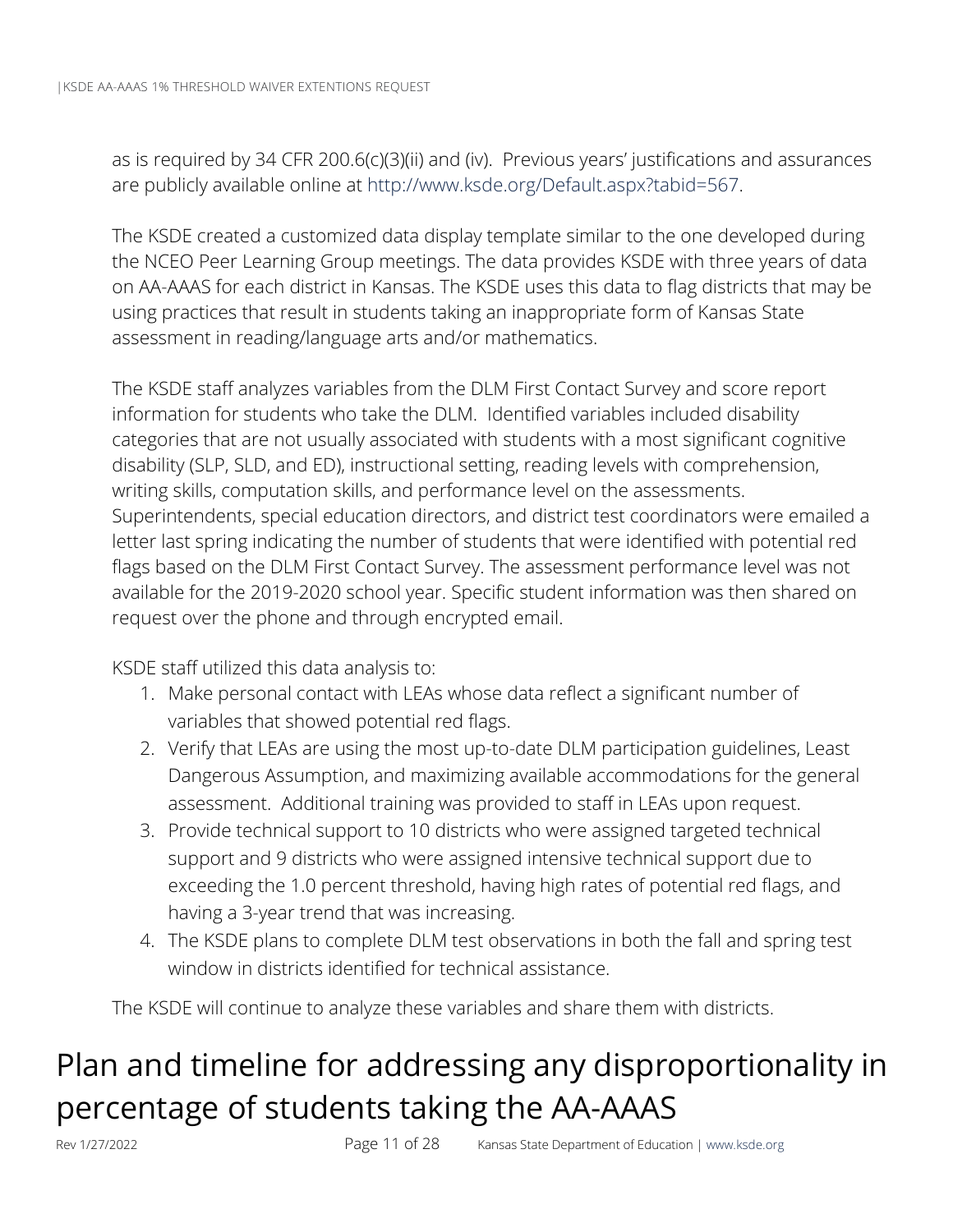The KSDE examined the data on subgroup participation, as reported in ESSA, on the alternate assessment, to identify and address any disproportionality in the students taking the AA-AAAS. The KSDE analyzed state risk ratio data by subgroup for each subject area for the alternate assessment for 2018-2019. The 2018-2019 state-level data did not reflect any subgroup with a risk ratio greater than 3.0 for any subject. This analysis did not take place for 2019-2020 due to no assessment data being available. The KSDE will continue examining this data for the 2020-2021 school year once it is available.

The KSDE provides data to districts on subgroup participation, as reported in ESSA, on the alternate assessment through the KIAS which is used for completing alternate assessment justifications. The KSDE ensures that all districts with a risk ratio greater than 3.0 communicate how they would address the disproportionality in the DLM alternate assessment justifications. Data from 2018-2019 showed that 97 out of 146 districts had a risk ratio greater than 3.0 in at least one subgroup for at least one subject. Some of these districts indicated that they felt small n-size was the reason they were identified. KSDE will be moving to a three-year rolling average when calculating the risk ratio to help eliminate those districts identified due to small n-size. The 2020-2021 data will be based on a twoyear rolling average.

### <span id="page-14-0"></span>**Substantial progress**

The KSDE communicated the progress that was made on the plan and timeline for improving the implementation of participation guidelines and definition of *students with the most significant cognitive disabilities*; for taking steps to support and provide appropriate oversight to districts anticipated to exceed 1.0 percent, and for addressing any disproportionality in the percentage of students taking the AA-AAAS.

Due to Kansas having a fall instructionally embedded test window for the DLM, the waiver extension request is due before the KSDE will receive assessment data for 2020-2021. The assessment window for the general assessment was still open when the waiver extension went out for public comment. The KSDE does not have assessment data to show substantial progress in the number of students that were tested on the AA-AAAS. However, the data below shows that Kansas has made substantial progress in lowering the percentage of students enrolled on the AA-AAAS. When compared to the enrollment numbers shared for 2019-2020, enrollment data shows a decrease of 150 students enrolled in ELA and 154 students in math. There was an increase of 18 students enrolled in science on the DLM for the 2020-2021 school year. The total enrollment for science also increased. When calculating the percentage of students enrolled on the DLM for the 2020- 2021 school year, the percentage of students enrolled in the DLM is 1.0% for ELA, math,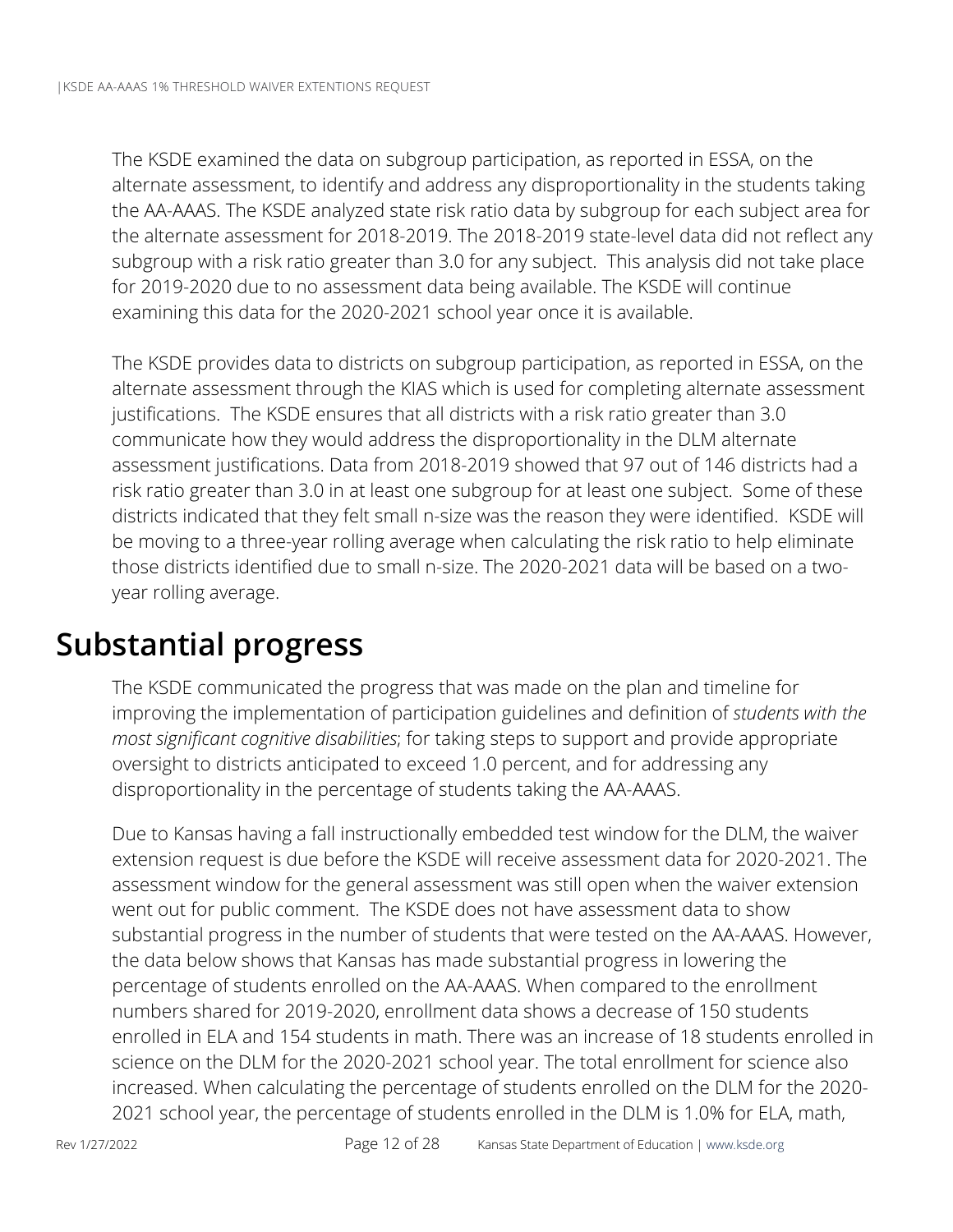and science. These percentages do not represent actual participation due to the spring assessments still being open when the waiver extension was submitted for public comment. It does appear that participation is down compared to prior school years due to students who are in remote instruction due to COVID 19. Kansas does not have a remote testing option for any of the state assessments.

Kansas may end up under the 1.0 percent threshold, but decided to submit the waiver extension since the 2020-2021 assessment data for calculating the 1.0 percent is not available at this time. We are also unsure of the exact impact that COVID 19 will have on the 2021-2022 assessment data at this time.

### <span id="page-15-0"></span>**Public Comment**

The KSDE sought stakeholder input on this waiver extension request from multiple stakeholder groups including: Special Education Advisory Council (SEAC); ESEA stakeholder group; local district administrators in special education and title services; parents and families through dissemination by the state's Parent Training and Information Center, Families Together, Inc.; and from the general public through the KSDE SETS website. Stakeholders were able to provide input from May 7, 2021 until June 10, 2021.

Through these opportunities, the KSDE received input from two stakeholders. The first feedback was in support of the waiver extension. The second feedback was not in support of the waiver extension. The individual stressed the importance of having high expectations for students with disabilities. The KSDE plan does place an emphasis on looking at the data and using the least dangerous assumption.

The KSDE sincerely appreciates the opportunity to improve the state system supporting AA-AAAS implementation. The KSDE will submit the 2020-2021 state-level participation data and subgroup data to the Department once it has been approved by the state board in October 2021. For more information or questions, please contact Beth Fultz, [bfultz@ksde.org](mailto:bfultz@ksde.org) Assistant Director of Career Standards and Assessment Services, Division of Learning Services, Kansas State Department of Education.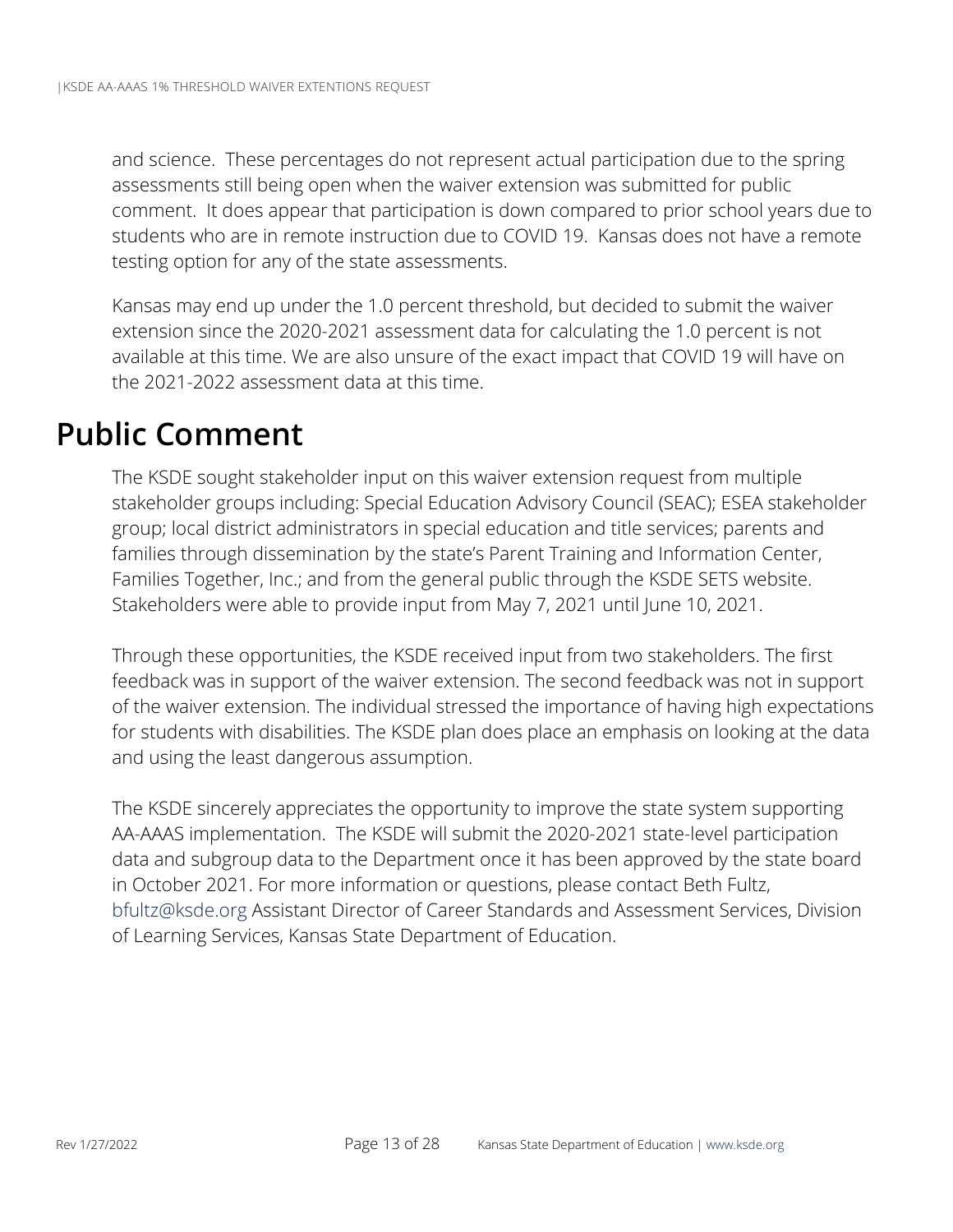# <span id="page-16-0"></span>**Alternate Assessment Data for 2020-2021**

| Student Sub-Group                   | # Students       | # Students       | Total #  | Percentage       |
|-------------------------------------|------------------|------------------|----------|------------------|
|                                     | Participating in | Participating in | Students | Participating in |
|                                     | Regular          | Alternate        | Assessed | Alternate        |
|                                     | Assessment       | Assessment       |          | Assessment       |
| All Students                        | 223114           | 2061             | 241219   | 0.85             |
| Free and Reduced Lunch              | 90512            | 1045             | 98455    | 1.06             |
| <b>Students with Disabilities</b>   | 28410            | 2061             | 33510    | 6.15             |
| English Learner Students            | 18063            | 93               | 19428    | 0.48             |
| African-American Students           | 13989            | 167              | 16467    | 1.01             |
| Hispanic                            | 45881            | 436              | 50195    | 0.87             |
| White                               | 142373           | 1260             | 151378   | 0.83             |
| Asian                               | 6194             | 66               | 6836     | 0.97             |
| American Indian or Alaska Native    | 1594             | 14               | 1759     | 0.8              |
| Multi-Racial                        | 12610            | 114              | 14073    | 0.81             |
| Migrant                             | 1169             | 8                | 1220     | 0.66             |
| Females                             | 109384           | 713              | 118179   | 0.6              |
| Males                               | 113730           | 1348             | 123040   | 1.1              |
| Self-Paid Lunch only                | 132602           | 1016             | 142764   | 0.71             |
| Free Lunch only                     | 72570            | 876              | 79299    | 1.1              |
| Reduced Lunch only                  | 17942            | 169              | 19156    | 0.88             |
| Native Hawaiian or Pacific Islander | 473              | $\overline{4}$   | 511      | 0.78             |
| Homeless                            | 2151             | 10               | 2341     | 0.43             |
| English Learner with Disabilities   | 2691             | 93               | 3005     | 3.09             |
| Non-English Learner Students        | 205051           | 1968             | 221791   | 0.89             |
| Military Connected Students         | 5871             | 39               | 6124     | 0.64             |
| Foster Care                         | 2181             | 68               | 2447     | 2.78             |

Table 1: Alternate Assessment Participation Rates for 2020-2021 for Reading/Language arts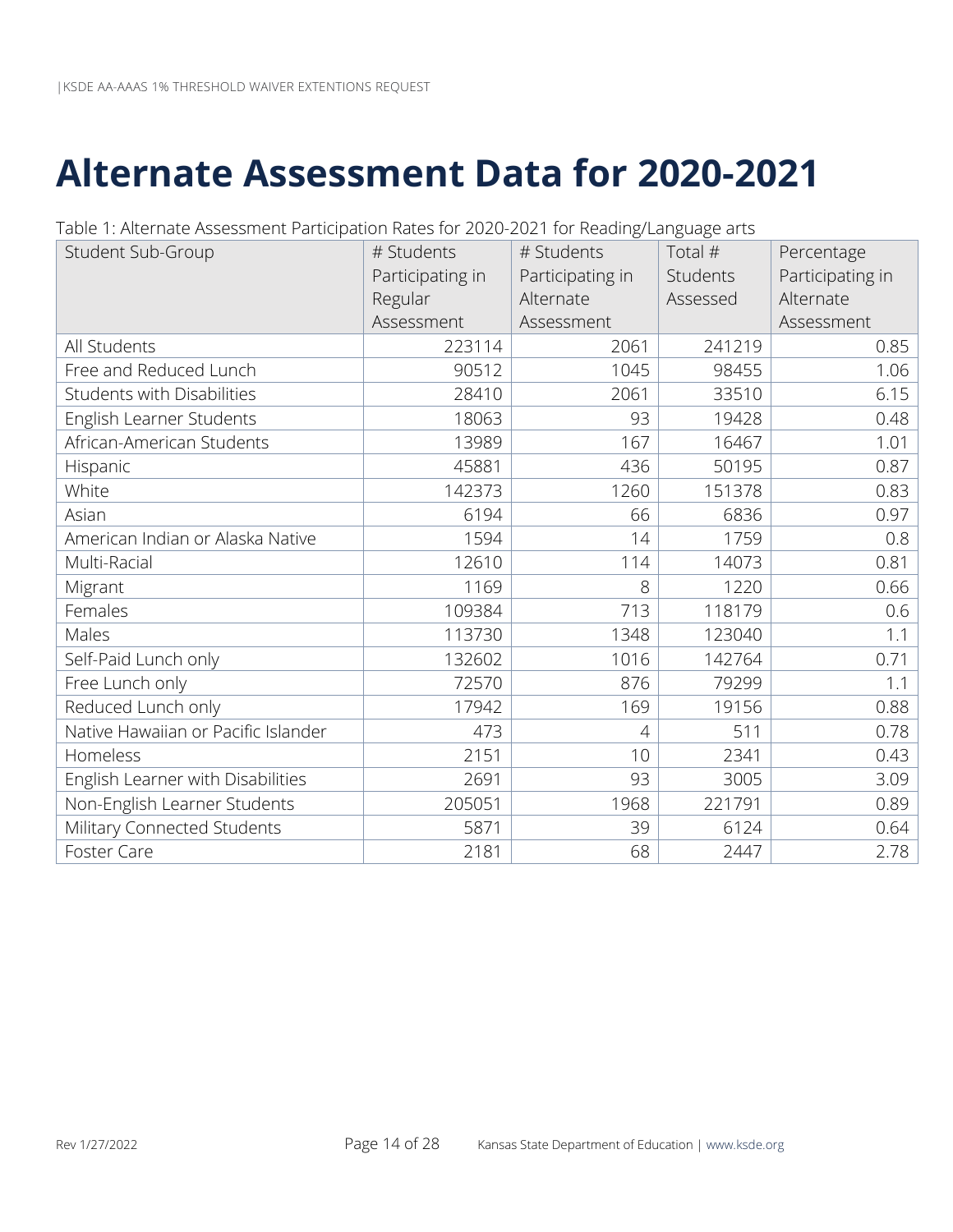| Table 2: Alternate Assessment Participation Rates for 2020-2021 for mathematics |  |  |
|---------------------------------------------------------------------------------|--|--|
|                                                                                 |  |  |

| Student Sub-Group                   | # Students<br>Participating in<br>Regular<br>Assessment | # Students<br>Participating in<br>Alternate<br>Assessment | Total #<br>Students<br>Assessed | Percentage<br>Participating in<br>Alternate<br>Assessment |
|-------------------------------------|---------------------------------------------------------|-----------------------------------------------------------|---------------------------------|-----------------------------------------------------------|
| All Students                        | 227389                                                  | 2057                                                      | 245916                          | 0.84                                                      |
| Free and Reduced Lunch              | 93399                                                   | 1042                                                      | 101638                          | 1.03                                                      |
| <b>Students with Disabilities</b>   | 32487                                                   | 2057                                                      | 37825                           | 5.44                                                      |
| English Learner Students            | 18746                                                   | 94                                                        | 20162                           | 0.47                                                      |
| African-American Students           | 14346                                                   | 166                                                       | 16932                           | 0.98                                                      |
| Hispanic                            | 46856                                                   | 435                                                       | 51315                           | 0.85                                                      |
| White                               | 144919                                                  | 1259                                                      | 154071                          | 0.82                                                      |
| Asian                               | 6233                                                    | 66                                                        | 6887                            | 0.96                                                      |
| American Indian or Alaska Native    | 1642                                                    | 14                                                        | 1805                            | 0.78                                                      |
| Multi-Racial                        | 12912                                                   | 113                                                       | 14385                           | 0.79                                                      |
| Migrant                             | 1179                                                    | 8                                                         | 1230                            | 0.65                                                      |
| Females                             | 111019                                                  | 714                                                       | 119991                          | 0.6                                                       |
| Males                               | 116370                                                  | 1343                                                      | 125925                          | 1.07                                                      |
| Self-Paid Lunch only                | 133990                                                  | 1015                                                      | 144278                          | 0.7                                                       |
| Free Lunch only                     | 75019                                                   | 874                                                       | 82014                           | 1.07                                                      |
| Reduced Lunch only                  | 18380                                                   | 168                                                       | 19624                           | 0.86                                                      |
| Native Hawaiian or Pacific Islander | 481                                                     | $\overline{4}$                                            | 521                             | 0.77                                                      |
| Homeless                            | 2214                                                    | 10                                                        | 2419                            | 0.41                                                      |
| English Learner with Disabilities   | 3305                                                    | 94                                                        | 3652                            | 2.57                                                      |
| Non-English Learner Students        | 208643                                                  | 1963                                                      | 225754                          | 0.87                                                      |
| Military Connected Students         | 5975                                                    | 39                                                        | 6231                            | 0.63                                                      |
| Foster Care                         | 2283                                                    | 69                                                        | 2558                            | 2.7                                                       |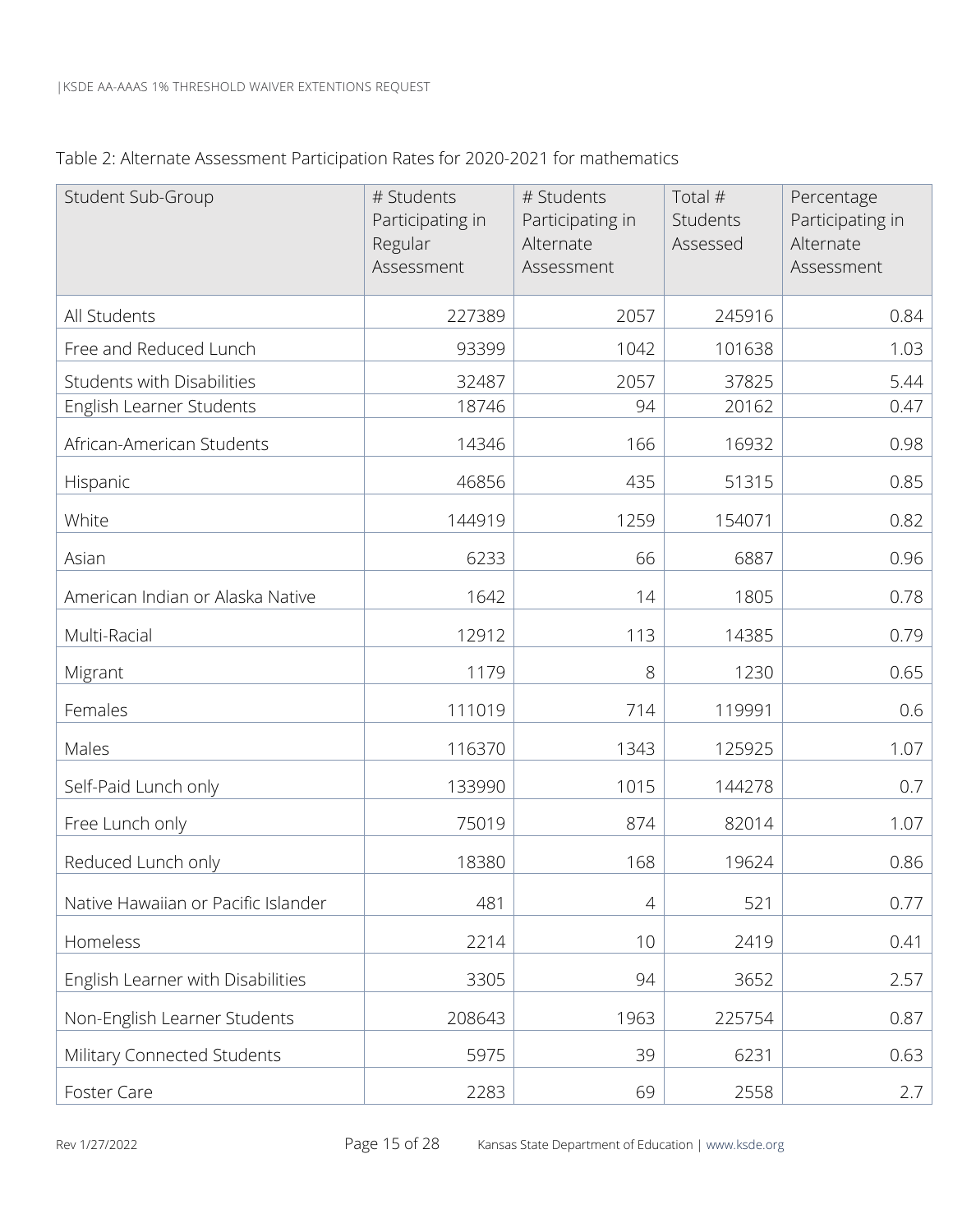| Table 3: Alternate Assessment Participation Rates for 2020-2021 for science |  |  |  |
|-----------------------------------------------------------------------------|--|--|--|
|                                                                             |  |  |  |

| Student Sub-Group                   | # Students<br>Participating in<br>Regular<br>Assessment | # Students<br>Participating in<br>Alternate<br>Assessment | Total #<br>Students<br>Assessed | Percentage<br>Participating in<br>Alternate<br>Assessment |
|-------------------------------------|---------------------------------------------------------|-----------------------------------------------------------|---------------------------------|-----------------------------------------------------------|
| All Students                        | 94902                                                   | 812                                                       | 105491                          | 0.77                                                      |
| Free and Reduced Lunch              | 36711                                                   | 398                                                       | 41061                           | 0.97                                                      |
| Students with Disabilities          | 12383                                                   | 812                                                       | 14935                           | 5.44                                                      |
| English Learner Students            | 6859                                                    | 29                                                        | 7683                            | 0.38                                                      |
| African-American Students           | 5663                                                    | 75                                                        | 7099                            | 1.06                                                      |
| Hispanic                            | 18985                                                   | 143                                                       | 21551                           | 0.66                                                      |
| White                               | 61587                                                   | 520                                                       | 66858                           | 0.78                                                      |
| Asian                               | 2628                                                    | 21                                                        | 3041                            | 0.69                                                      |
| American Indian or Alaska Native    | 699                                                     | 5                                                         | 787                             | 0.64                                                      |
| Multi-Racial                        | 5143                                                    | 45                                                        | 5933                            | 0.76                                                      |
| Migrant                             | 393                                                     | $\overline{2}$                                            | 417                             | 0.48                                                      |
| Females                             | 45896                                                   | 302                                                       | 51219                           | 0.59                                                      |
| Males                               | 49006                                                   | 510                                                       | 54272                           | 0.94                                                      |
| Self-Paid Lunch only                | 58191                                                   | 414                                                       | 64430                           | 0.64                                                      |
| Free Lunch only                     | 29167                                                   | 334                                                       | 32838                           | 1.02                                                      |
| Reduced Lunch only                  | 7544                                                    | 64                                                        | 8223                            | 0.78                                                      |
| Native Hawaiian or Pacific Islander | 197                                                     | $\mathfrak{Z}$                                            | 222                             | 1.35                                                      |
| Homeless                            | 843                                                     |                                                           | 957                             | 0.1                                                       |
| English Learner with Disabilities   | 1189                                                    | 29                                                        | 1375                            | 2.11                                                      |
| Non-English Learner Students        | 88043                                                   | 783                                                       | 97808                           | 0.8                                                       |
| Military Connected Students         | 2297                                                    | 10                                                        | 2451                            | 0.41                                                      |
| Foster Care                         | 953                                                     | 26                                                        | 1105                            | 2.35                                                      |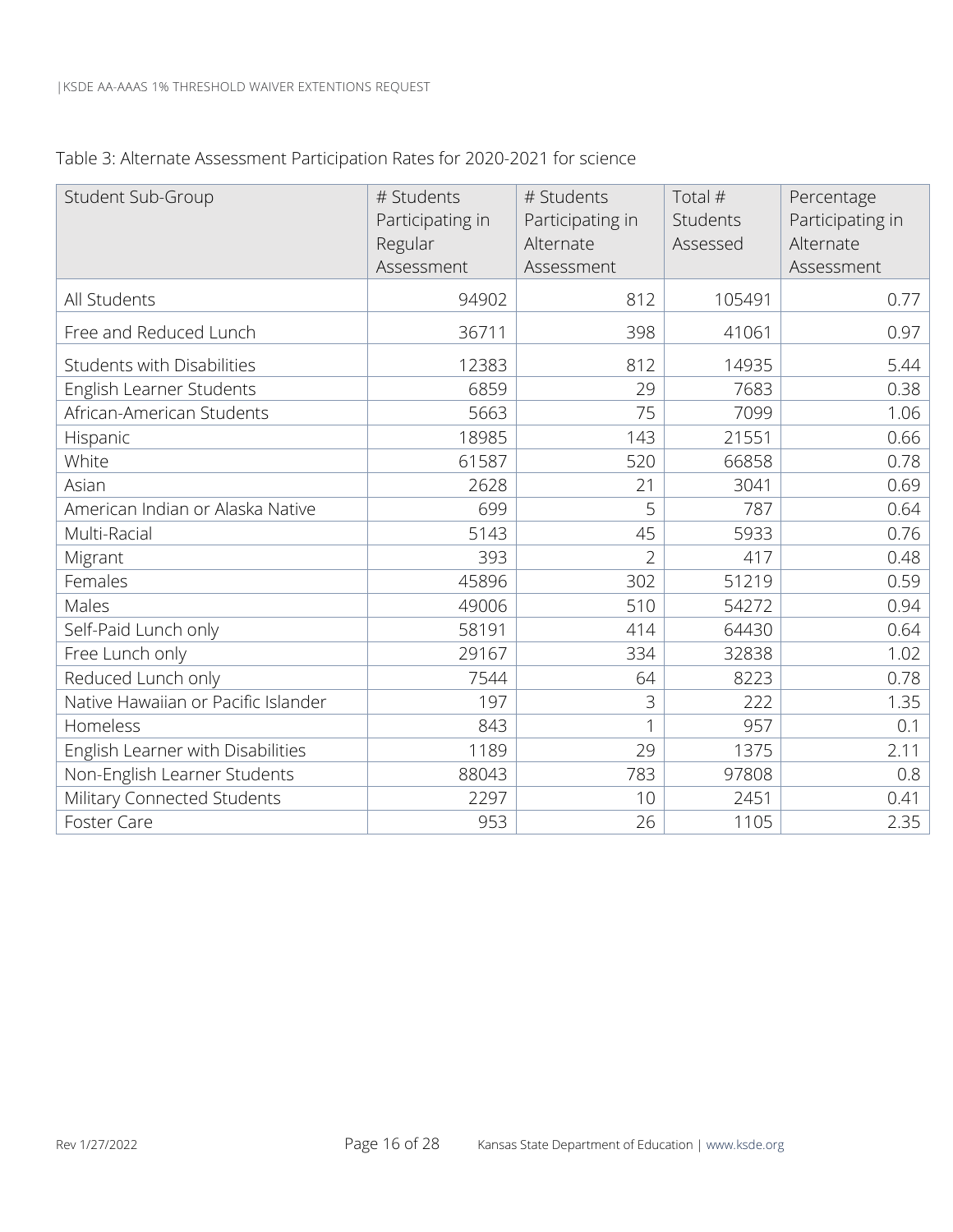Table 4: Participation Rate of All Students and Students with Disabilities (Grades 3-8 and High School) 2020- 2021

| Content<br>area | <b>Students</b><br>tested | <b>Students</b><br>required<br>to test | Percent<br>achievement<br>measured for all<br>students | <b>Students</b><br>with<br>disabilities<br>tested | <b>Students with</b><br>disabilities<br>required to<br>test | Percent<br>achievement<br>measured for<br>students with<br>disabilities |
|-----------------|---------------------------|----------------------------------------|--------------------------------------------------------|---------------------------------------------------|-------------------------------------------------------------|-------------------------------------------------------------------------|
| Reading         | 225177                    | 241219                                 | 93.35                                                  | 30472                                             | 33510                                                       | 90.93                                                                   |
| Math            | 229446                    | 245916                                 | 93.3                                                   | 34544                                             | 37825                                                       | 91.33                                                                   |
| Science         | 95714                     | 105491                                 | 90.73                                                  | 13195                                             | 14935                                                       | 88.35                                                                   |

KSDE requests a waiver to the 95 percent participation rate requirement found in 34 CFR 200.6(c)(4)(ii)(B) due to COVID-related testing disruptions. The 2018-2019 participation rate of all students and students with disabilities is provided below.

Participation Rate of All Students and Students with Disabilities (Grades 3-8 and High School) 2018-2019

| Content<br>area | <b>Students</b><br><b>Itested</b> | <b>Students</b><br>required<br>to test | Percent<br>achievement<br>measured<br>for all<br>students | <b>Students</b><br>with<br>disabilities<br>tested | <b>Students</b><br>with<br>disabilities<br>required<br>to test | Percent<br>achievement<br>measured<br>for students<br>with<br>disabilities |
|-----------------|-----------------------------------|----------------------------------------|-----------------------------------------------------------|---------------------------------------------------|----------------------------------------------------------------|----------------------------------------------------------------------------|
| Readin<br>g     | 250146                            | 252227                                 | 99.17%                                                    | 35159                                             | 35924                                                          | 97.98%                                                                     |
| Math            | 249699                            | 251917                                 | 99.12%                                                    | 35103                                             | 35883                                                          | 97.83%                                                                     |
| Science         | 104442                            | 105848                                 | 98.67%                                                    | 13635                                             | 14074                                                          | 96.88%                                                                     |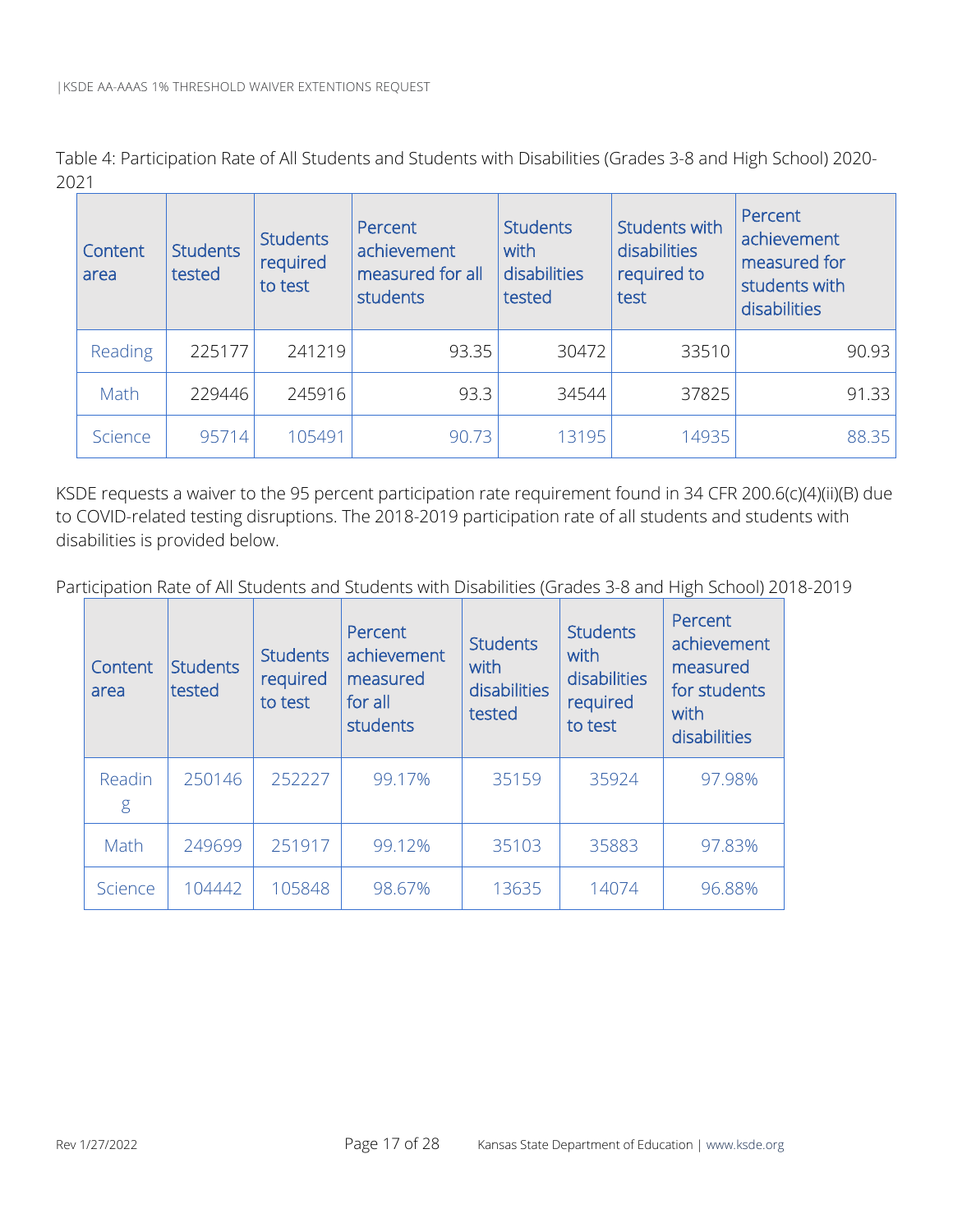|                            | mentione possobilient montration of 2020 2021 for neading cargadge and |               |               |                   |
|----------------------------|------------------------------------------------------------------------|---------------|---------------|-------------------|
| Target group               | Comparison                                                             | Percentage    | Percent of    | <b>Risk Ratio</b> |
|                            | Group                                                                  | of Target     | comparison    |                   |
|                            |                                                                        | Group         | group         |                   |
|                            |                                                                        | Participating | participating |                   |
|                            |                                                                        | in Alternate  | in alternate  |                   |
|                            |                                                                        | Assessment    | assessment    |                   |
| African-American           | All other races                                                        |               |               |                   |
| Students                   |                                                                        | 1.01          | 0.84          | 1.2               |
| Hispanic                   | All other races                                                        | 0.87          | 0.85          | 1.02              |
| White                      | All other races                                                        | 0.83          | 0.89          | 0.93              |
| Asian                      | All other races                                                        | 0.97          | 0.85          | 1.13              |
| American Indian or Alaska  | All other races                                                        |               |               |                   |
| Native                     |                                                                        | 0.8           | 0.85          | 0.93              |
|                            | All other races                                                        |               |               |                   |
| Multi-Racial               |                                                                        | 0.81          | 0.86          | 0.95              |
| Migrant                    | All other races                                                        | 0.66          | 0.86          | 0.77              |
| Females                    | All females                                                            | 0.6           | 1.1           | 0.55              |
| Males                      | All males                                                              | 1.1           | 0.6           | 1.82              |
| Self-Paid Lunch only       | All non-self-paid                                                      | 0.71          | 1.06          | 0.67              |
|                            | All non-free lunch                                                     |               |               |                   |
| Free Lunch only            |                                                                        | 1.1           | 0.73          | 1.51              |
|                            | All non-reduced                                                        |               |               |                   |
| Reduced Lunch only         | lunch                                                                  | 0.88          | 0.85          | 1.04              |
| Native Hawaiian or Pacific | All other races                                                        |               |               |                   |
| Islander                   |                                                                        | 0.78          | 0.85          | 0.92              |
| Homeless                   | All non-homeless                                                       | 0.43          | 0.86          | 0.5               |
| English Learner with       | All non-English                                                        |               |               |                   |
| Disabilities               | Learners                                                               | 3.09          | 0.83          | 3.75              |
| Non-English Learner        | All English                                                            |               |               |                   |
| Students                   | Learners                                                               | 0.89          | 0.48          | 1.85              |
| Military Connected         | All non-military                                                       |               |               |                   |
| Students                   | connected                                                              | 1.01          | 0.84          | 1.2               |
| Foster Care                | All non-foster care                                                    | 0.87          | 0.85          | 1.02              |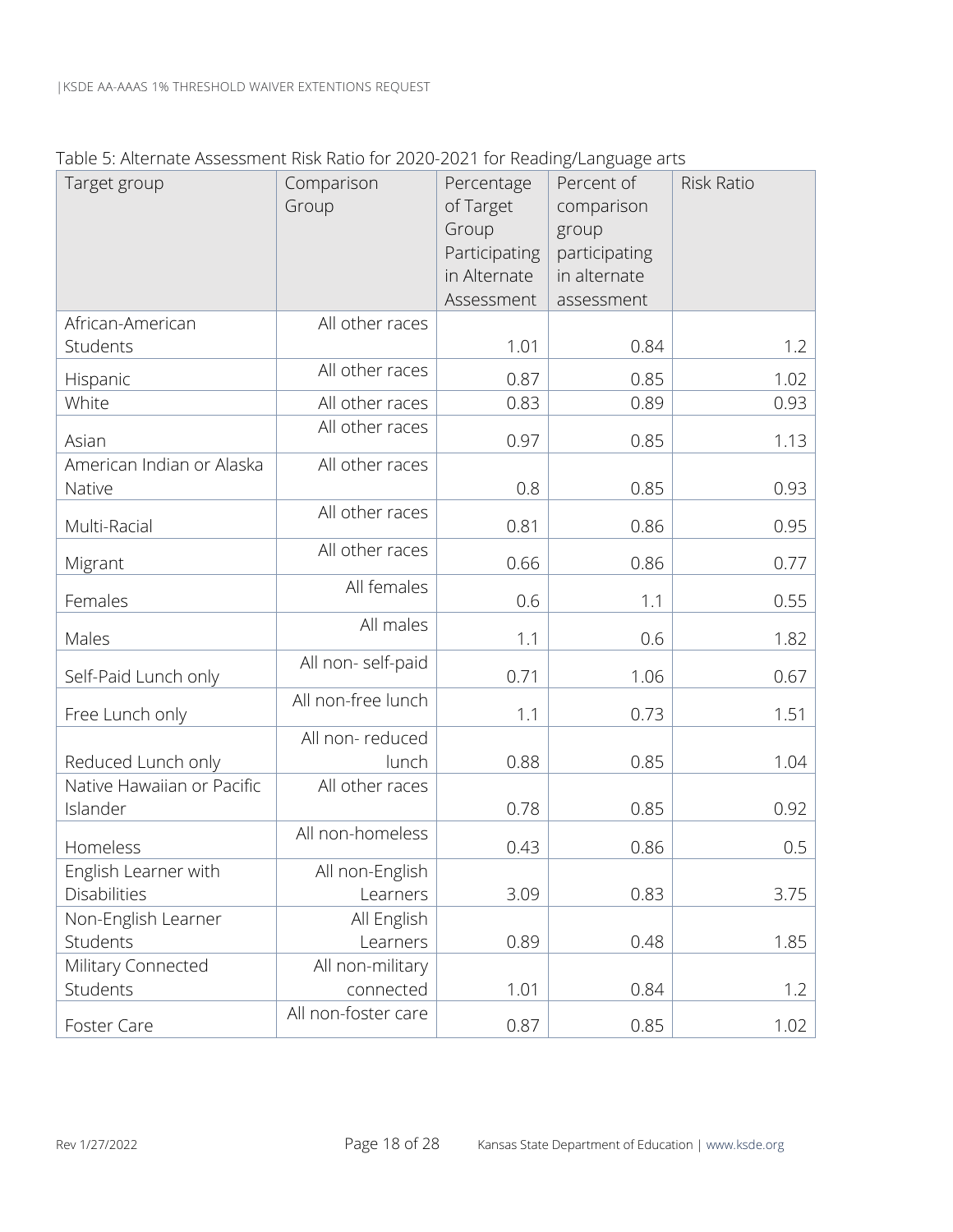#### Table 6: Alternate Assessment Risk Ratio for 2020-2021 for mathematics

| Target group                             | Comparison<br>Group      | Percentage<br>of Target<br>Group<br>Participating<br>in Alternate<br>Assessment | Percent of<br>comparison<br>group<br>participating in<br>alternate<br>assessment | Risk Ratio |
|------------------------------------------|--------------------------|---------------------------------------------------------------------------------|----------------------------------------------------------------------------------|------------|
| African-American                         | All other races          |                                                                                 |                                                                                  |            |
| Students                                 |                          | 0.98                                                                            | 0.83                                                                             | 1.19       |
| Hispanic                                 | All other races          | 0.85                                                                            | 0.83                                                                             | 1.02       |
| White                                    | All other races          | 0.82                                                                            | 0.87                                                                             | 0.94       |
| Asian                                    | All other races          | 0.96                                                                            | 0.83                                                                             | 1.15       |
| American Indian or<br>Alaska Native      | All other races          | 0.78                                                                            | 0.84                                                                             | 0.93       |
| Multi-Racial                             | All other races          | 0.79                                                                            | 0.84                                                                             | 0.94       |
| Migrant                                  | All other races          | 0.65                                                                            | 0.84                                                                             | 0.78       |
| Females                                  | All females              | 0.6                                                                             | 1.07                                                                             | 0.56       |
| Males                                    | All males                | 1.07                                                                            | 0.6                                                                              | 1.79       |
| Self-Paid Lunch only                     | All non-self-paid        | 0.7                                                                             | 1.03                                                                             | 0.69       |
| Free Lunch only                          | All non-free lunch       | 1.07                                                                            | 0.72                                                                             | 1.48       |
|                                          | All non-reduced<br>lunch | 0.86                                                                            | 0.83                                                                             | 1.03       |
| Reduced Lunch only<br>Native Hawaiian or | All other races          |                                                                                 |                                                                                  |            |
| Pacific Islander                         |                          | 0.77                                                                            | 0.84                                                                             | 0.92       |
| Homeless                                 | All non-homeless         | 0.41                                                                            | 0.84                                                                             | 0.49       |
| English Learner with                     | All non-English          |                                                                                 |                                                                                  |            |
| Disabilities                             | Learners                 | 2.57                                                                            | 0.81                                                                             | 3.18       |
| Non-English Learner                      | All English              |                                                                                 |                                                                                  |            |
| Students                                 | Learners                 | 0.87                                                                            | 0.47                                                                             | 1.87       |
| Military Connected                       | All non-military         |                                                                                 |                                                                                  |            |
| Students                                 | connected                | 0.63                                                                            | 0.84                                                                             | 0.74       |
|                                          | All non-foster           |                                                                                 |                                                                                  |            |
| Foster Care                              | care                     | 2.7                                                                             | 0.82                                                                             | 3.3        |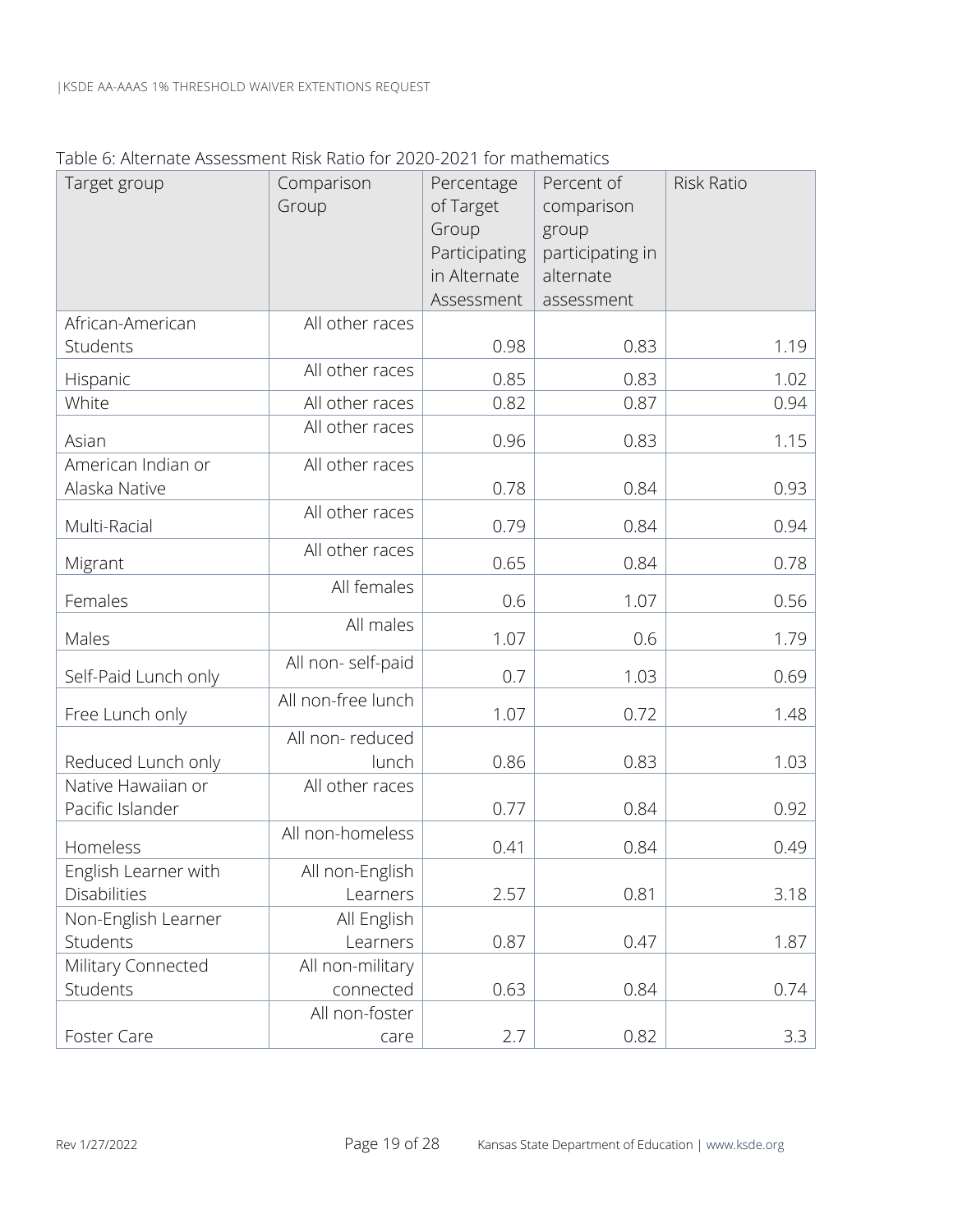Table 7: Alternate Assessment Risk Ratio for 2020-2021 for science

| Target group         | Comparison         | Percentage    | Percent of       | <b>Risk Ratio</b> |
|----------------------|--------------------|---------------|------------------|-------------------|
|                      | Group              | of Target     | comparison       |                   |
|                      |                    | Group         | group            |                   |
|                      |                    | Participating | participating in |                   |
|                      |                    | in Alternate  | alternate        |                   |
|                      |                    | Assessment    | assessment       |                   |
| African-American     | All other races    |               |                  |                   |
| Students             |                    | 1.06          | 0.75             | 1.41              |
| Hispanic             | All other races    | 0.66          | 0.8              | 0.83              |
| White                | All other races    | 0.78          | 0.76             | 1.03              |
| Asian                | All other races    | 0.69          | 0.77             | 0.89              |
| American Indian or   | All other races    |               |                  |                   |
| Alaska Native        |                    | 0.64          | 0.77             | 0.82              |
| Multi-Racial         | All other races    | 0.76          | 0.77             | 0.98              |
|                      | All other races    |               |                  |                   |
| Migrant              |                    | 0.48          | 0.77             | 0.62              |
| Females              | All females        | 0.59          | 0.94             | 0.63              |
| Males                | All males          | 0.94          | 0.59             | 1.59              |
| Self-Paid Lunch only | All non-self-paid  | 0.64          | 0.97             | 0.66              |
|                      | All non-free lunch |               |                  |                   |
| Free Lunch only      |                    | 1.02          | 0.66             | 1.55              |
|                      | All non-reduced    |               |                  |                   |
| Reduced Lunch only   | lunch              | 0.78          | 0.77             | 1.01              |
| Native Hawaiian or   | All other races    |               |                  |                   |
| Pacific Islander     |                    | 1.35          | 0.77             | 1.76              |
| Homeless             | All non-homeless   | 0.1           | 0.78             | 0.13              |
| English Learner with | All non-English    |               |                  |                   |
| Disabilities         | Learners           | 2.11          | 0.75             | 2.8               |
| Non-English Learner  | All English        |               |                  |                   |
| Students             | Learners           | 0.8           | 0.38             | 2.12              |
| Military Connected   | All non-military   |               |                  |                   |
| Students             | connected          | 0.41          | 0.78             | 0.52              |
|                      | All non-foster     |               |                  |                   |
| Foster Care          | care               | 2.35          | 0.75             | 3.12              |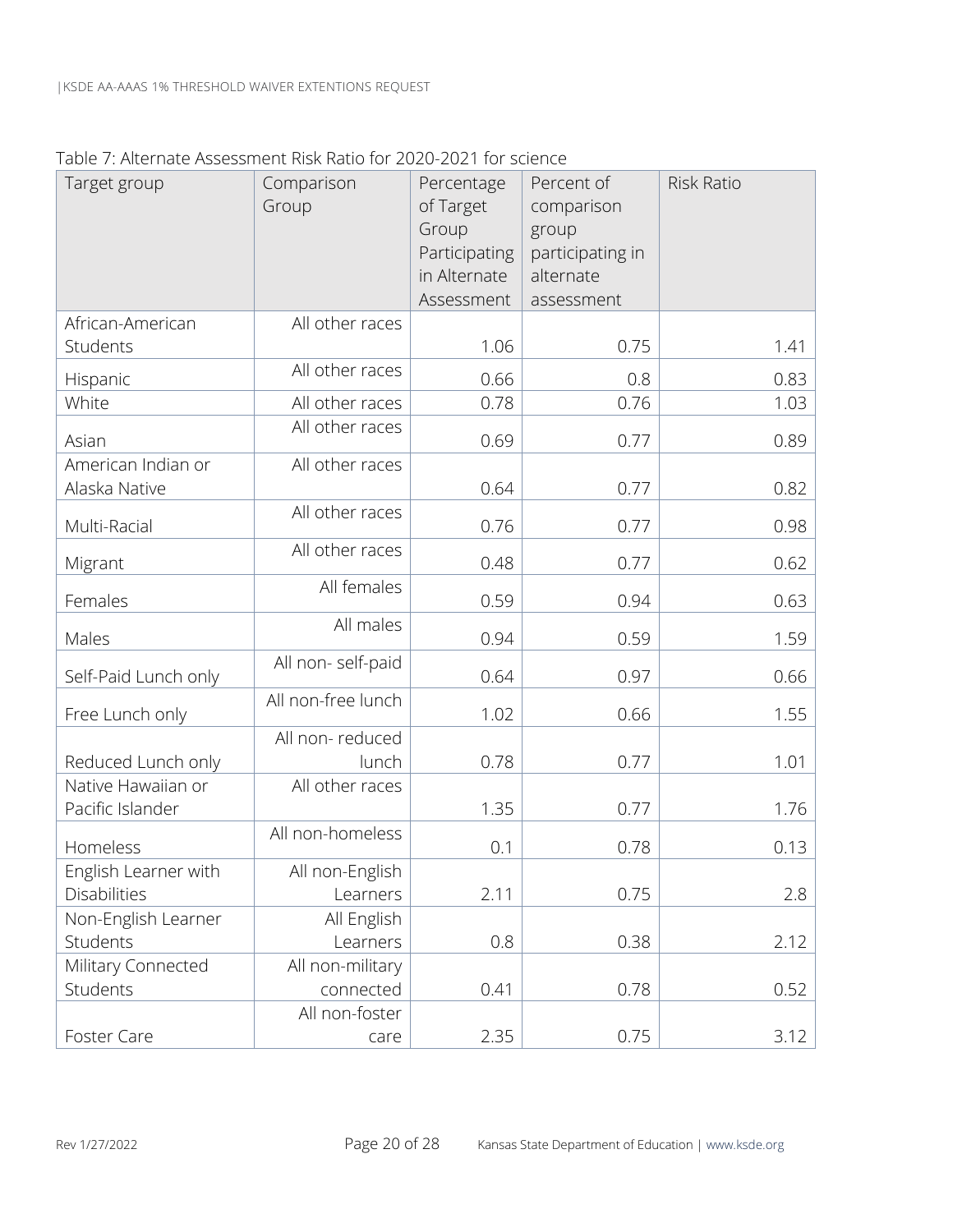# <span id="page-23-0"></span>**Alternate Assessment Data for 2018-2019**

| Table 8: Alternate Assessment Participation Rates for 2018-2019 for Reading/Language arts |  |  |
|-------------------------------------------------------------------------------------------|--|--|
|                                                                                           |  |  |

| Student Sub-Group                   | # Students<br>Participating in<br>Regular<br>Assessment | # Students<br>Participating in<br>Alternate<br>Assessment | Total #<br>Students<br>Assessed | Percentage<br>Participating in<br>Alternate<br>Assessment |
|-------------------------------------|---------------------------------------------------------|-----------------------------------------------------------|---------------------------------|-----------------------------------------------------------|
| All Students                        | 247,269                                                 | 2877                                                      | 250,146                         | 1.15%                                                     |
| American Indian or Alaska Native    | 1988                                                    | 23                                                        | 2,011                           | 1.14%                                                     |
| Asian                               | 6933                                                    | 83                                                        | 7,016                           | 1.18%                                                     |
| Native Hawaiian or Pacific Islander | 490                                                     | 7                                                         | 497                             | 1.41%                                                     |
| African-American Students           | 17105                                                   | 297                                                       | 17,402                          | 1.71%                                                     |
| White                               | 157092                                                  | 1738                                                      | 158,830                         | 1.09%                                                     |
| Multi-Racial                        | 13357                                                   | 178                                                       | 13,535                          | 1.32%                                                     |
| Hispanic                            | 50304                                                   | 551                                                       | 50,855                          | 1.08%                                                     |
| Free and Reduced Lunch              | 116570                                                  | 1676                                                      | 118,246                         | 1.42%                                                     |
| Free Lunch only                     | 93086                                                   | 1392                                                      | 94,478                          | 1.47%                                                     |
| Reduced Lunch only                  | 23484                                                   | 284                                                       | 23,768                          | 1.19%                                                     |
| Self-Paid Lunch only                | 130699                                                  | 1201                                                      | 131,900                         | 0.91%                                                     |
| Migrant                             | 1427                                                    | 14                                                        | 1,441                           | 0.97%                                                     |
| English Learner Students            | 22628                                                   | 131                                                       | 22,759                          | 0.58%                                                     |
| English Learner with Disabilities   | 3399                                                    | 129                                                       | 3,528                           | 3.66%                                                     |
| Non-English Learner Students        | 243,870                                                 | 2,748                                                     | 246,618                         | 1.11%                                                     |
| Male                                | 126124                                                  | 1840                                                      | 127,964                         | 1.44%                                                     |
| Females                             | 121145                                                  | 1037                                                      | 122,182                         | 0.85%                                                     |
| Military Connected Students         | 4933                                                    | 40                                                        | 4,973                           | 0.80%                                                     |
| Homeless                            | 2527                                                    | 20                                                        | 2,547                           | 0.79%                                                     |
| Foster Care                         | 2361                                                    | 68                                                        | 2,429                           | 2.80%                                                     |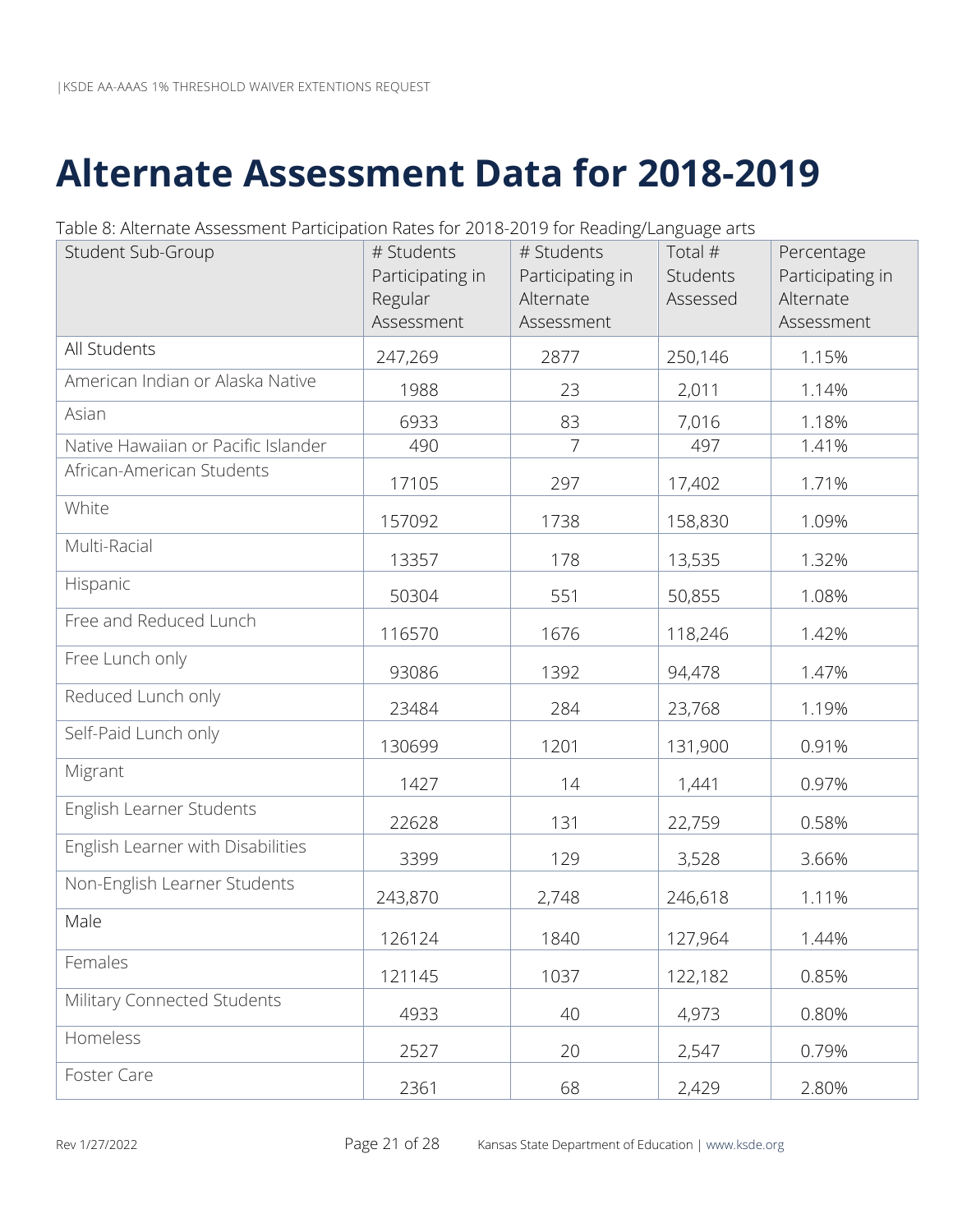| Table 9: Alternate Assessment Participation Rates for 2018-2019 for mathematics |  |  |
|---------------------------------------------------------------------------------|--|--|
|                                                                                 |  |  |

| Student Sub-Group                   | # Students<br>Participating in<br>Regular<br>Assessment | # Students<br>Participating in<br>Alternate<br>Assessment | Total $#$<br>Students<br>Assessed | Percentage<br>Participating in<br>Alternate<br>Assessment |
|-------------------------------------|---------------------------------------------------------|-----------------------------------------------------------|-----------------------------------|-----------------------------------------------------------|
| All Students                        | 246,823                                                 | 2876                                                      | 249,699                           | 1.15%                                                     |
| American Indian or Alaska Native    | 1984                                                    | 23                                                        | 2,007                             | 1.15%                                                     |
| Asian                               | 6922                                                    | 83                                                        | 7,005                             | 1.18%                                                     |
| Native Hawaiian or Pacific Islander | 486                                                     | 7                                                         | 493                               | 1.42%                                                     |
| African-American Students           | 17029                                                   | 298                                                       | 17,327                            | 1.72%                                                     |
| White                               | 156913                                                  | 1737                                                      | 158,650                           | 1.09%                                                     |
| Multi-Racial                        | 13303                                                   | 178                                                       | 13,481                            | 1.32%                                                     |
| Hispanic                            | 50186                                                   | 550                                                       | 50,736                            | 1.08%                                                     |
| Free and Reduced Lunch              | 116146                                                  | 1676                                                      | 117,822                           | 1.42%                                                     |
| Free Lunch only                     | 92694                                                   | 1392                                                      | 94,086                            | 1.48%                                                     |
| Reduced Lunch only                  | 23452                                                   | 284                                                       | 23,736                            | 1.20%                                                     |
| Self-Paid Lunch only                | 130677                                                  | 1200                                                      | 131,877                           | 0.91%                                                     |
| Migrant                             | 1425                                                    | 14                                                        | 1,439                             | 0.97%                                                     |
| English Learner Students            | 22445                                                   | 134                                                       | 22,579                            | 0.59%                                                     |
| English Learner with Disabilities   | 3372                                                    | 132                                                       | 3,504                             | 3.77%                                                     |
| Non-English Learner Students        | 224,378                                                 | 2,742                                                     | 227,120                           | 1.21%                                                     |
| Male                                | 125867                                                  | 1838                                                      | 127,705                           | 1.44%                                                     |
| Females                             | 120956                                                  | 1038                                                      | 121,994                           | 0.85%                                                     |
| Military Connected Students         | 4922                                                    | 40                                                        | 4,962                             | 0.81%                                                     |
| Homeless                            | 2504                                                    | 20                                                        | 2,524                             | 0.79%                                                     |
| Foster Care                         | 2335                                                    | 69                                                        | 2,404                             | 2.87%                                                     |

Rev 1/27/2022 **Page 22 of 28** Kansas State Department of Education | www.ksde.org Table 10: Alternate Assessment Participation Rates for 2018-2019 for science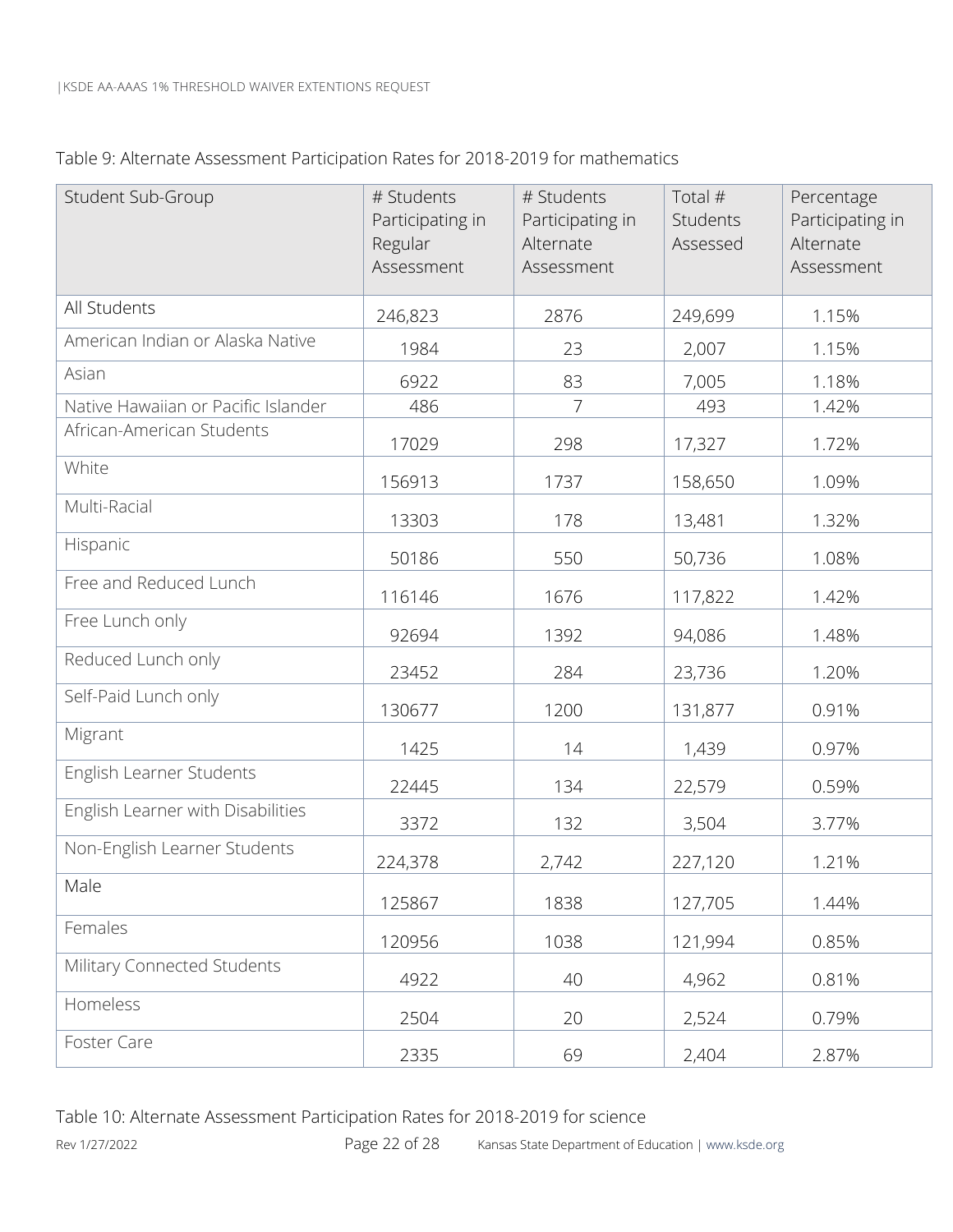| Student Sub-Group                   | # Students       | # Students       | Total #  | Percentage       |
|-------------------------------------|------------------|------------------|----------|------------------|
|                                     | Participating in | Participating in | Students | Participating in |
|                                     | Regular          | Alternate        | Assessed | Alternate        |
|                                     | Assessment       | Assessment       |          | Assessment       |
| All Students                        | 103,324          | 1118             | 104,442  | 1.07%            |
| American Indian or Alaska Native    | 877              | 3                | 880      | 0.34%            |
| Asian                               | 2907             | 42               | 2,949    | 1.42%            |
| Native Hawaiian or Pacific Islander | 171              | 1                | 172      | 0.58%            |
| African-American Students           | 7078             | 118              | 7,196    | 1.64%            |
| White                               | 66294            | 665              | 66,959   | 0.99%            |
| Multi-Racial                        | 5498             | 68               | 5,566    | 1.22%            |
| Hispanic                            | 20499            | 221              | 20,720   | 1.07%            |
| Free and Reduced Lunch              | 45933            | 613              | 46,546   | 1.32%            |
| Free Lunch only                     | 36326            | 512              | 36,838   | 1.39%            |
| Reduced Lunch only                  | 9607             | 101              | 9,708    | 1.04%            |
| Self-Paid Lunch only                | 57391            | 505              | 57,896   | 0.87%            |
| Migrant                             | 570              | 5                | 575      | 0.87%            |
| English Learner Students            | 8599             | 41               | 8,640    | 0.47%            |
| English Learner with Disabilities   | 1244             | 41               | 1,285    | 3.19%            |
| Non-English Learner Students        | 94,725           | 1,077            | 95,802   | 1.12%            |
| Male                                | 52536            | 697              | 53,233   | 1.31%            |
| Females                             | 50788            | 421              | 51,209   | 0.82%            |
| Military Connected Students         | 1865             | 14               | 1,879    | 0.75%            |
| Homeless                            | 903              | 5                | 908      | 0.55%            |
| Foster Care                         | 902              | 28               | 930      | 3.01%            |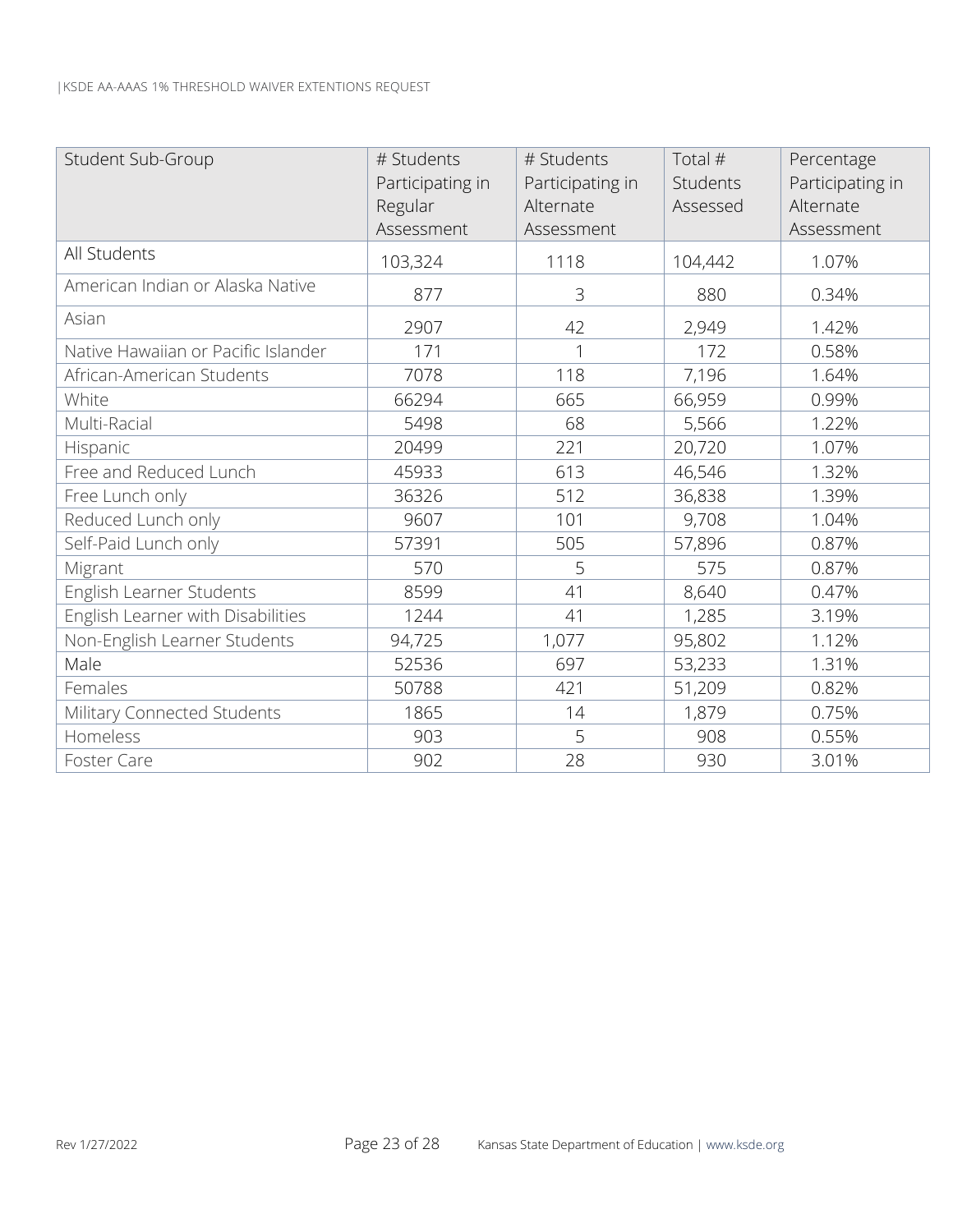Table 11: Participation Rate of All Students and Students with Disabilities (Grades 3-8 and High School) 2018- 2019

| Content<br>area | <b>Students</b><br>tested | <b>Students</b><br>required<br>to test | Percent<br>achievement<br>measured for<br>all students | <b>Students</b><br>with<br>disabilities<br>tested | <b>Students</b><br>with<br>disabilities<br>required to<br>test | Percent<br>achievement<br>measured for<br>students with<br>disabilities |
|-----------------|---------------------------|----------------------------------------|--------------------------------------------------------|---------------------------------------------------|----------------------------------------------------------------|-------------------------------------------------------------------------|
| Reading         | 250146                    | 252227                                 | 99.17%                                                 | 35159                                             | 35924                                                          | 97.98%                                                                  |
| Math            | 249699                    | 251917                                 | 99.12%                                                 | 35103                                             | 35883                                                          | 97.83%                                                                  |
| Science         | 104442                    | 105848                                 | 98.67%                                                 | 13635                                             | 14074                                                          | 96.88%                                                                  |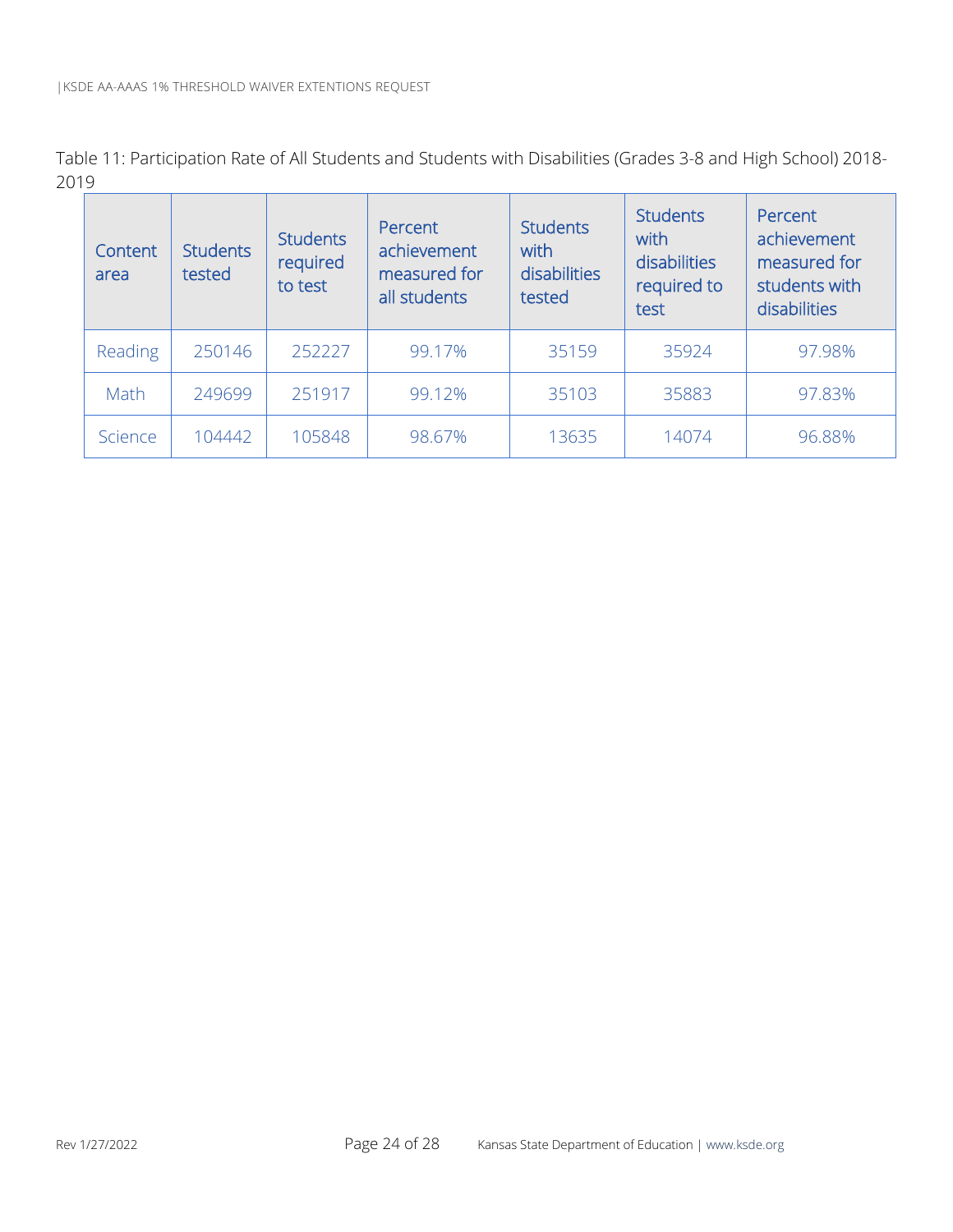|  |  |  | Table 12: Alternate Assessment Risk Ratio for 2018-2019 for Reading/Language arts |
|--|--|--|-----------------------------------------------------------------------------------|
|  |  |  |                                                                                   |

| member poessinent mon national zono zono nel nedali igredi igadge di to<br>Target group | Comparison<br>Group                       | Percentage<br>of Target<br>Group<br>Participating<br>in Alternate<br>Assessment | Percent of<br>comparison group<br>participating in<br>alternate<br>assessment | <b>Risk Ratio</b> |
|-----------------------------------------------------------------------------------------|-------------------------------------------|---------------------------------------------------------------------------------|-------------------------------------------------------------------------------|-------------------|
| American Indian or Alaska<br>Natives                                                    | All other races                           | 1.14%                                                                           | 1.16%                                                                         | 0.9829            |
| Asians                                                                                  | All other races                           | 1.18%                                                                           | 1.16%                                                                         | 1.0176            |
| Native Hawaiian or Pacific<br>Islanders                                                 | All other races                           | 1.41%                                                                           | 1.16%                                                                         | 1.2111            |
| African-American Students                                                               | All other races                           | 1.71%                                                                           | 1.12%                                                                         | 1.5226            |
| Whites                                                                                  | All other races                           | 1.09%                                                                           | 1.26%                                                                         | 0.8663            |
| Multi-Racial                                                                            | All other races                           | 1.32%                                                                           | 1.15%                                                                         | 1.1398            |
| Hispanics                                                                               | All other races                           | 1.08%                                                                           | 1.18%                                                                         | 0.9175            |
| Free and Reduced Lunch                                                                  | All self-paid lunch                       | 1.42%                                                                           | 0.91%                                                                         | 1.5566            |
| Migrants                                                                                | All non - migrants                        | 0.97%                                                                           | 1.16%                                                                         | 0.8343            |
| English Learner Students                                                                | All non-English<br>Learners               | 0.58%                                                                           | 1.11%                                                                         | 0.5166            |
| Non-English Learner Students                                                            | All English<br>Learners                   | 1.11%                                                                           | 0.58%                                                                         | 1.9359            |
| Males                                                                                   | All females                               | 1.44%                                                                           | 0.85%                                                                         | 1.6942            |
| Females                                                                                 | All males                                 | 0.85%                                                                           | 1.44%                                                                         | 0.5903            |
| Military Connected Students                                                             | All non-military<br>connected<br>students | 0.80%                                                                           | 1.17%                                                                         | 0.6871            |
| Homeless                                                                                | All non-homeless                          | 0.79%                                                                           | 1.17%                                                                         | 0.6727            |
| <b>Foster Care</b>                                                                      | All non-foster<br>care                    | 2.80%                                                                           | 1.15%                                                                         | 2.4408            |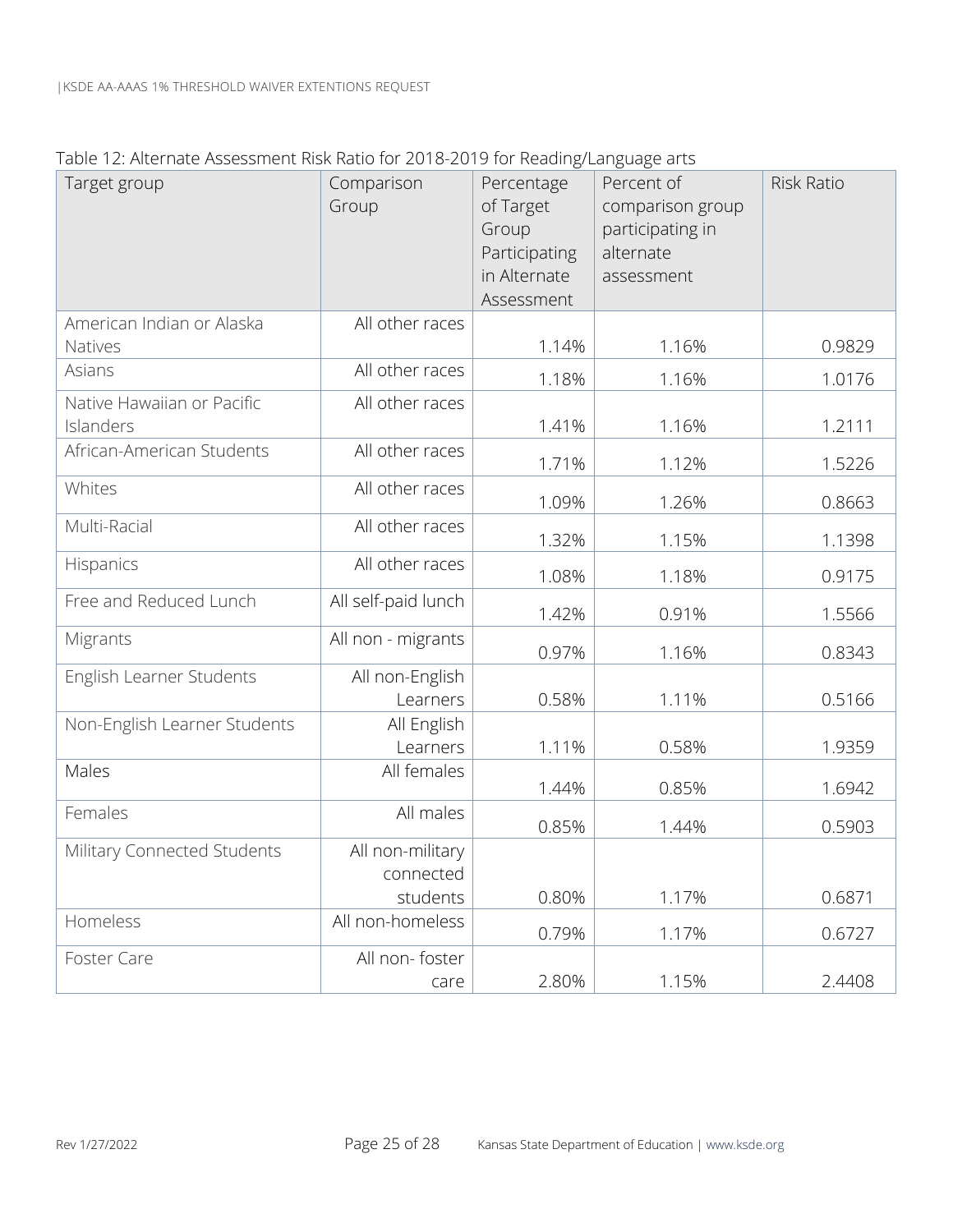#### Table 13: Alternate Assessment Risk Ratio for 2018-2019 for mathematics

| Target group                           | Comparison<br>Group                       | Percentage of<br><b>Target Group</b><br>Participating in<br>Alternate<br>Assessment | Percent of<br>comparison<br>group<br>participating in<br>alternate<br>assessment | <b>Risk Ratio</b> |
|----------------------------------------|-------------------------------------------|-------------------------------------------------------------------------------------|----------------------------------------------------------------------------------|-------------------|
| American Indian or Alaska Native       | All other races                           | 1.15%                                                                               | 1.17%                                                                            | 0.9835            |
| Asian                                  | All other races                           | 1.18%                                                                               | 1.16%                                                                            | 1.0177            |
| Native Hawaiian or Pacific<br>Islander | All other races                           | 1.42%                                                                               | 1.16%                                                                            | 1.2191            |
| African-American Students              | All other races                           | 1.72%                                                                               | 1.12%                                                                            | 1.5330            |
| White                                  | All other races                           | 1.09%                                                                               | 1.27%                                                                            | 0.8643            |
| Multi-Racial                           | All other races                           | 1.32%                                                                               | 1.16%                                                                            | 1.1428            |
| Hispanic                               | All other races                           | 1.08%                                                                               | 1.18%                                                                            | 0.9164            |
| Free and Reduced Lunch                 | All self-paid<br>lunch                    | 1.42%                                                                               | 0.91%                                                                            | 1.5633            |
| Migrant                                | All non -<br>migrants                     | 0.97%                                                                               | 1.17%                                                                            | 0.8342            |
| English Learner Students               | All non-English<br>Learners               | 0.59%                                                                               | 1.21%                                                                            | 0.4916            |
| Non-English Learner Students           | All English<br>Learners                   | 1.21%                                                                               | 0.59%                                                                            | 2.0343            |
| Male                                   | All females                               | 1.44%                                                                               | 0.85%                                                                            | 1.6915            |
| Females                                | All males                                 | 0.85%                                                                               | 1.44%                                                                            | 0.5912            |
| Military Connected Students            | All non-military<br>connected<br>students | 0.81%                                                                               | 1.17%                                                                            | 0.6876            |
| Homeless                               | All non-<br>homeless                      | 0.79%                                                                               | 1.17%                                                                            | 0.6779            |
| Foster Care                            | All non-foster<br>care                    | 2.87%                                                                               | 1.15%                                                                            | 2.4999            |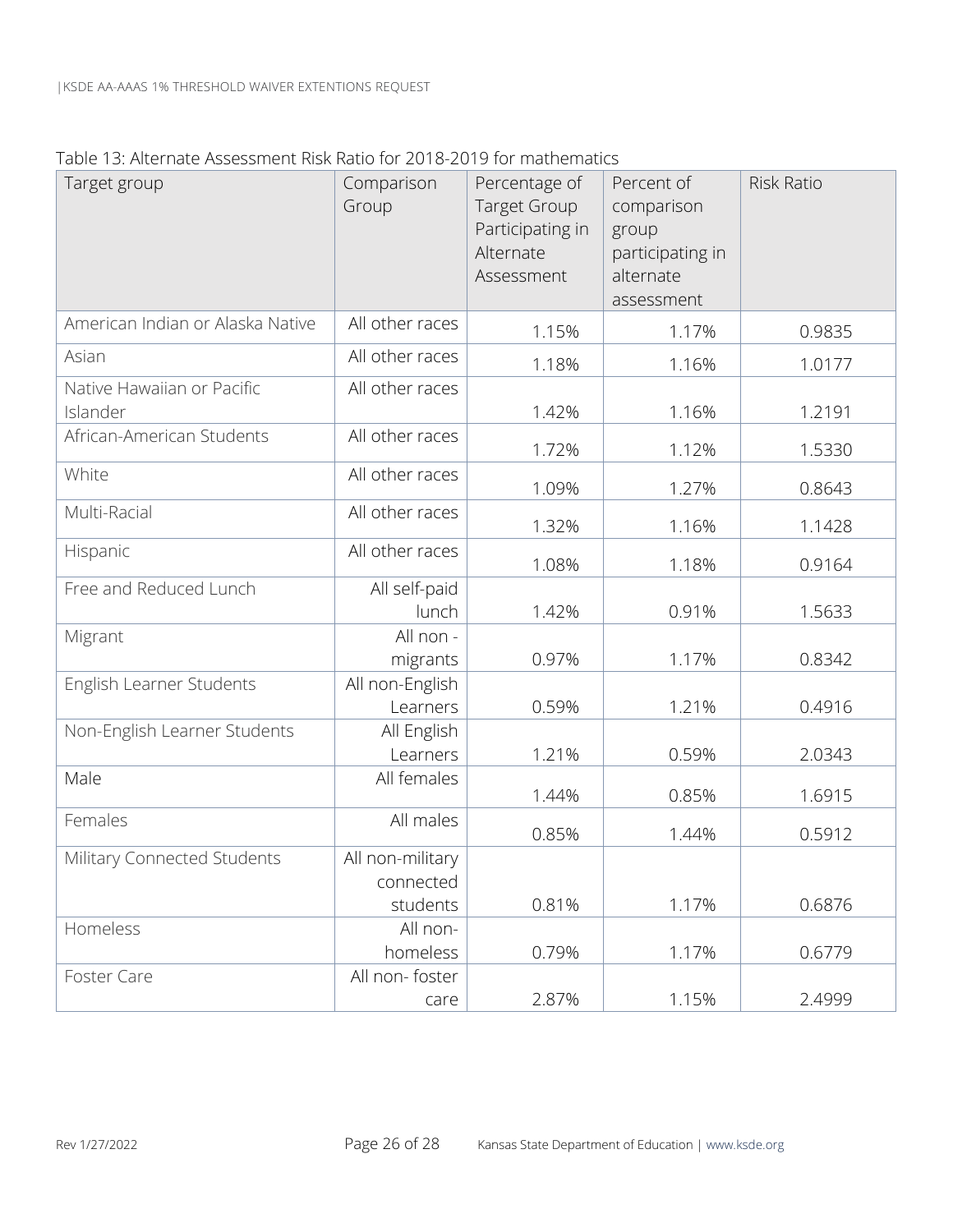| Table 14: Alternate Assessment Risk Ratio for 2018-2019 for science |  |  |
|---------------------------------------------------------------------|--|--|
|                                                                     |  |  |
|                                                                     |  |  |

| Target group                        | Comparison<br>Group               | Percentage of<br><b>Target Group</b><br>Participating in<br>Alternate<br>Assessment | Percent of<br>comparison<br>group<br>participating in<br>alternate<br>assessment | <b>Risk Ratio</b> |
|-------------------------------------|-----------------------------------|-------------------------------------------------------------------------------------|----------------------------------------------------------------------------------|-------------------|
| American Indian or Alaska Native    | All other races                   | 0.34%                                                                               | 1.09%                                                                            | 0.3132            |
| Asian                               | All other races                   | 1.42%                                                                               | 1.07%                                                                            | 1.3291            |
| Native Hawaiian or Pacific Islander | All other races                   | 0.58%                                                                               | 1.08%                                                                            | 0.5369            |
| African-American Students           | All other races                   | 1.64%                                                                               | 1.04%                                                                            | 1.5782            |
| White                               | All other races                   | 0.99%                                                                               | 1.22%                                                                            | 0.8118            |
| Multi-Racial                        | All other races                   | 1.22%                                                                               | 1.07%                                                                            | 1.1382            |
| Hispanic                            | All other races                   | 1.07%                                                                               | 1.08%                                                                            | 0.9849            |
| Free and Reduced Lunch              | All self-paid<br>lunch            | 1.32%                                                                               | 0.87%                                                                            | 1.5099            |
| Migrant                             | All non -<br>migrants             | 0.87%                                                                               | 1.08%                                                                            | 0.8028            |
| English Learner Students            | All non-<br>English<br>Learners   | 0.47%                                                                               | 1.12%                                                                            | 0.4221            |
| Non-English Learner Students        | All English<br>Learners           | 1.12%                                                                               | 0.47%                                                                            | 2.3690            |
| Male                                | All females                       | 1.31%                                                                               | 0.82%                                                                            | 1.5926            |
| Females                             | All males                         | 0.82%                                                                               | 1.31%                                                                            | 0.6279            |
| Military Connected Students         | All non-<br>military<br>connected |                                                                                     |                                                                                  |                   |
|                                     | students                          | 0.75%                                                                               | 1.09%                                                                            | 0.6847            |
| Homeless                            | All non-<br>homeless              | 0.55%                                                                               | 1.09%                                                                            | 0.5067            |
| <b>Foster Care</b>                  | All non-foster<br>care            | 3.01%                                                                               | 1.06%                                                                            | 2.8291            |